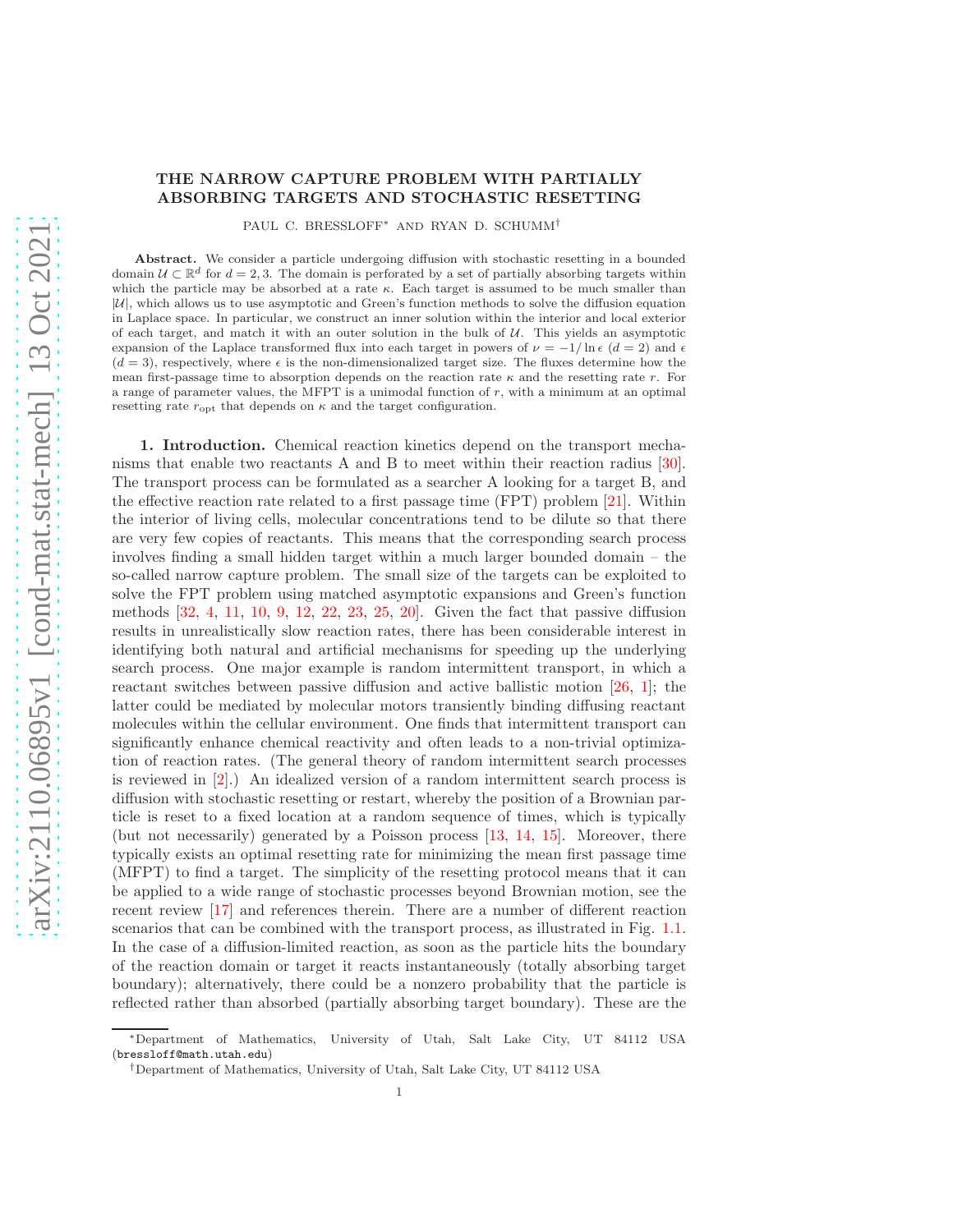

FIG. 1.1. Two models of a chemical reaction. (a) A diffusing particle reacts as soon as it reaches the boundary of the reaction domain. (b) A particle can diffuse in and out of the reaction domain and reacts at a finite rate κ within the domain. In the presence of stochastic resetting, the particle can instantaneously return to its initial point  $x_0$  at a rate r prior to reacting, after which the search process is restarted.

typical scenario assumed in narrow-capture problems. However, another possibility is that the particle diffuses in and out of the reaction domain, and reacts at a finite rate  $\kappa$  when inside the domain. The target thus acts like a partially absorbing chemical substrate.

Previous studies of the narrow capture problem have focused primarily on partially or totally absorbing interior boundaries without stochastic resetting. However, we have recently shown how asymptotic methods can be extended to incorporate the effects of stochastic resetting by solving the diffusion equation in Laplace space and determining the resulting flux into each target  $[6, 7]$  $[6, 7]$ ; the Laplace transformed flux acts as a generator of statistical quantities such as the MFPT to absorption. In this paper, we analyze the two-dimensional (2D) and three-dimensional (3D) narrow capture problem with stochastic resetting and partially absorbing targets. We proceed by considering the diffusion equation in a bounded, perforated domain  $\mathcal{U} \subset \mathbb{R}^d$ ,  $d = 2, 3$ . Working in Laplace space, we construct an inner solution that holds within the interior and local exterior of each reaction domain, and then match it with an outer solution in the bulk  $\mathcal U$ . This yields an asymptotic expansion of the Laplace transformed flux into each reaction domain in powers of  $\nu = -1/\ln \epsilon$  ( $d = 2$ ) and  $\epsilon$  (d = 3), where  $\epsilon$  is the non-dimensionalized target size. The Laplace transformed fluxes are used to determine how the MFPT to absorption depends on the reaction rate  $\kappa$  and the resetting rate r. For a range of parameter values, we find that the MFPT is a unimodal function of  $r$ , with a minimum at an optimal resetting rate  $r_{\rm opt}$ that depends on  $\kappa$  and the target configuration. Finally, we consider a more general chemical reaction scheme by taking each target to be a chemical substrate to which a particle can reversibly bind and sequence through a set of intermediate states before being irreversibly absorbed. The narrow escape problem is formulated in §2, the matched asymptotic expansions for  $d = 2$  and  $d = 3$  are carried out in §3 and §4, respectively.

2. The narrow capture problem. Consider a set of partial absorbing targets  $\mathcal{U}_k \subset \mathcal{U}, k = 1, \ldots, N$ , in a bounded search domain  $\mathcal{U} \subset \mathbb{R}^d$  and set  $\bigcup_{k=1}^N \mathcal{U}_k = \mathcal{U}_a$ , see Fig. [2.1.](#page-16-0) Whenever the particle is within  $\mathcal{U}_k$  it can be absorbed (react) at a rate κ. Each target is taken to be much smaller than  $U$ , that is,  $|U_j| \sim \epsilon^d |U|$  with  $U_j \to \mathbf{x}_j \in \mathcal{U}$  uniformly as  $\epsilon \to 0$ ,  $j = 1, \ldots, N$ . In addition, the targets are assumed to be well separated with  $|\mathbf{x}_i - \mathbf{x}_j| = O(1)$ ,  $j \neq i$ , and  $dist(x_j, \partial \mathcal{U}) = O(1)$  for all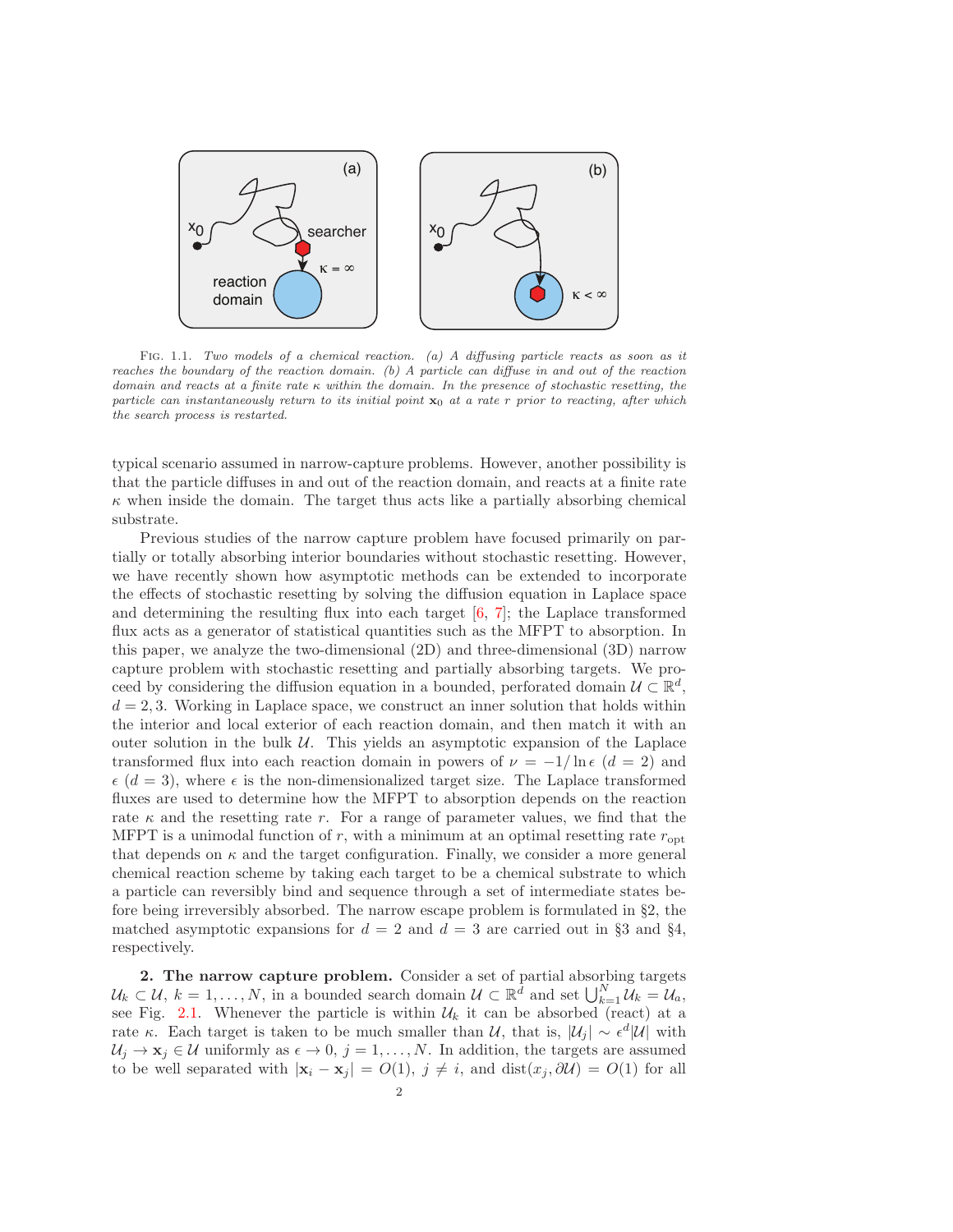$i = 1, \ldots, N$ . In order to develop the analysis we will assume, for simplicity, that each target is a *d*-dimensional sphere of radius  $\epsilon \ell_j$ :  $\mathcal{U}_i = {\mathbf{x} \in \mathcal{U}, | \mathbf{x} - \mathbf{x}_i | \leq \epsilon \ell_i}.$ 

Let  $p(\mathbf{x}, t|\mathbf{x}_0)$  be the probability density that at time t a particle is at  $\mathbf{X}(t) = \mathbf{x}$ , having started at position  $\mathbf{x}_0$ . We will set  $p = q$  for all  $\mathbf{x} \in \mathcal{U} \setminus \mathcal{U}_a$  and  $p = p_k$  for all  $\mathbf{x} \in \mathcal{U}_k$  such that

<span id="page-2-0"></span>
$$
\frac{\partial q(\mathbf{x}, t | \mathbf{x}_0)}{\partial t} = D \nabla^2 q(\mathbf{x}, t | \mathbf{x}_0), \ \mathbf{x} \in \mathcal{U} \backslash \mathcal{U}_a,\tag{2.1a}
$$

$$
\frac{\partial p_k(\mathbf{x}, t | \mathbf{x}_0)}{\partial t} = D \nabla^2 p_k(\mathbf{x}, t | \mathbf{x}_0) - \kappa p_k(\mathbf{x}, t | \mathbf{x}_0), \ \mathbf{x} \in \mathcal{U}_k,\tag{2.1b}
$$

together with continuity conditions at each target boundary,

<span id="page-2-1"></span>
$$
q(\mathbf{x}, t | \mathbf{x}_0) = p_k(\mathbf{x}, t | \mathbf{x}_0), \ \nabla q(\mathbf{x}, t | \mathbf{x}_0) \cdot \mathbf{n}_k = \nabla p_k(\mathbf{x}, t | \mathbf{x}_0) \cdot \mathbf{n}_k \tag{2.2}
$$

for all  $\mathbf{x} \in \partial \mathcal{U}_k$ , and the exterior boundary condition

$$
\nabla q \cdot \mathbf{n} = 0, \ \mathbf{x} \in \partial \mathcal{U}.\tag{2.3}
$$

Here  $\kappa$  is the rate at which the particle is absorbed by a target, **n** is the outward unit normal at a point on  $\partial U$ , and  $n_k$  is the outward unit normal at a point on  $U_i$ . We will assume that the particle starts outside all of the targets, so that

$$
q(\mathbf{x},0|\mathbf{x}_0) = \delta(\mathbf{x} - \mathbf{x}_0), \quad p_k(\mathbf{x},0|\mathbf{x}_0) = 0.
$$
 (2.4)

It follows that in the limit  $\kappa \to \infty$ , the particle is immediately absorbed when it hits any target boundary  $\partial \mathcal{U}_i$ . The latter then acts as a perfect absorber.

The probability flux into the  $k$ -th target at time  $t$  is

$$
J_k(\mathbf{x}_0, t) = \kappa \int_{\mathcal{U}_k} p_k(\mathbf{x}, t | \mathbf{x}_0) d\mathbf{x}, \ k = 1, \dots, N.
$$
 (2.5)

Hence, the splitting probability that the particle is eventually captured by the  $k$ -th target is

$$
\pi_k(\mathbf{x}_0) = \int_0^\infty J_k(\mathbf{x}_0, t')dt' = \widetilde{J}_k(\mathbf{x}_0, 0),\tag{2.6}
$$



FIG. 2.1. Random search in a domain  $\mathcal{U} \subseteq \mathbb{R}^d$  with N partially absorbing targets  $\mathcal{U}_j$ ,  $j =$ 1, ..., N. Whenever the searcher is within the target domain  $\mathcal{U}_j$ , it can be absorbed at a rate κ. (a)  $d = 2, (b) d = 3.$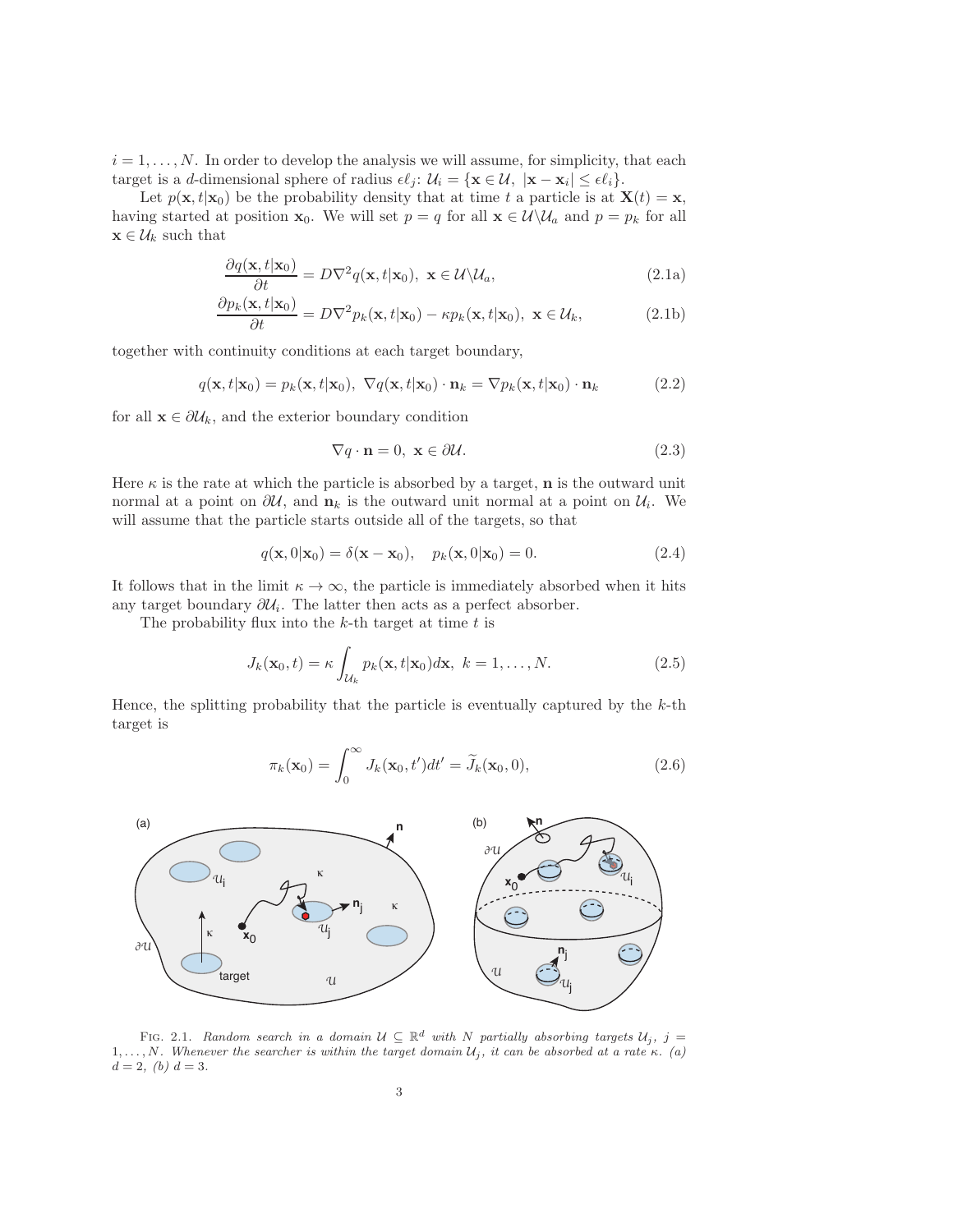where  $\widetilde{J}_k(\mathbf{x}_0, s)$  denotes the Laplace transform of  $J_k(\mathbf{x}_0, t)$ . Let  $Q(\mathbf{x}_0, t)$  denote the survival probability that the particle hasn't been absorbed by a target in the time interval [0, t], having started at  $\mathbf{x}_0$ :

$$
Q(\mathbf{x}_0, t) = \int_{\mathcal{U}} p(\mathbf{x}, t | \mathbf{x}_0) d\mathbf{x} = \int_{\mathcal{U} \backslash \mathcal{U}_a} q(\mathbf{x}, t | \mathbf{x}_0) d\mathbf{x} + \sum_{k=1}^N \int_{\mathcal{U}_k} p_k(\mathbf{x}, t | \mathbf{x}_0) d\mathbf{x}.
$$
 (2.7)

Differentiating both sides of this equation with respect to t and using Eqs.  $(2.1a,b)$ implies that

$$
\frac{\partial Q(\mathbf{x}_0, t)}{\partial t} = D \int_{\mathcal{U} \backslash \mathcal{U}_a} \nabla^2 q(\mathbf{x}, t | \mathbf{x}_0) d\mathbf{x} + \sum_{k=1}^N \int_{\mathcal{U}_k} \left[ D \nabla^2 p_k(\mathbf{x}, t | \mathbf{x}_0) - \kappa p_k(\mathbf{x}, t | \mathbf{x}_0) \right] d\mathbf{x}
$$
  
\n
$$
= - \sum_{k=1}^N \int_{\partial \mathcal{U}_k} \nabla q \cdot \mathbf{n}_k d\sigma + \sum_{k=1}^N \int_{\partial \mathcal{U}_k} \nabla p_k \cdot \mathbf{n}_k d\sigma - \kappa \sum_{k=1}^N \int_{\mathcal{U}_k} p_k(\mathbf{x}, t | \mathbf{x}_0) d\mathbf{x}
$$
  
\n
$$
= -\kappa \sum_{k=1}^N \int_{\mathcal{U}_k} p_k(\mathbf{x}, t | \mathbf{x}_0) d\mathbf{x},
$$
\n(2.8)

where we have used the current conservation condition in equation  $(2.2)$ . Laplace transforming equation [\(2.8\)](#page-3-0) and imposing the initial condition  $Q(\mathbf{x}_0, 0) = 1$  gives

<span id="page-3-1"></span><span id="page-3-0"></span>
$$
s\widetilde{Q}(\mathbf{x}_0, s) - 1 = -\sum_{k=1}^{N} \widetilde{J}_k(\mathbf{x}_0, s).
$$
 (2.9)

It is also convenient to introduce the probability that the particle is captured by the  $k$ -th target after time  $t$ :

$$
\Pi_k(\mathbf{x}_0, t) = \int_t^\infty J_k(\mathbf{x}_0, t')dt'.
$$
\n(2.10)

In Laplace space

<span id="page-3-2"></span>
$$
s\overline{\Pi}_k(\mathbf{x}_0,s) - \pi_k = -\widetilde{J}_k(\mathbf{x}_0,s). \tag{2.11}
$$

Now suppose that prior to being absorbed by one of the targets, the particle can instantaneously reset to a fixed location  $\mathbf{x}_r$  at a random sequence of times generated by an exponential probability density  $\psi(\tau) = re^{-r\tau}$ , where r is the resetting rate. The probability that no resetting has occurred up to time  $\tau$  is then  $\Psi(\tau) = 1 - \int_0^{\tau} \psi(s) ds =$  $e^{-r\tau}$ . In the following we identify  $x_r$  with the initial position by setting  $x_0 = x_r$ . (For simplicity we do not include resetting delays such as finite return times and refractory periods, nor non-exponential resetting statistics  $[8, 27, 28, 16, 3, 29, 5]$  $[8, 27, 28, 16, 3, 29, 5]$  $[8, 27, 28, 16, 3, 29, 5]$  $[8, 27, 28, 16, 3, 29, 5]$  $[8, 27, 28, 16, 3, 29, 5]$  $[8, 27, 28, 16, 3, 29, 5]$  $[8, 27, 28, 16, 3, 29, 5]$  $[8, 27, 28, 16, 3, 29, 5]$  $[8, 27, 28, 16, 3, 29, 5]$  $[8, 27, 28, 16, 3, 29, 5]$  $[8, 27, 28, 16, 3, 29, 5]$  $[8, 27, 28, 16, 3, 29, 5]$ .) Eqs.  $(2.1a,b)$ become

$$
\frac{\partial q_r(\mathbf{x},t|\mathbf{x}_0)}{\partial t} = D\nabla^2 q(\mathbf{x},t|\mathbf{x}_0) - r q_r(\mathbf{x},t|\mathbf{x}_0) + r \delta(\mathbf{x} - \mathbf{x}_0), \ \mathbf{x} \in \mathcal{U} \backslash \mathcal{U}_a, \qquad (2.12a)
$$

$$
\frac{\partial p_{r,k}(\mathbf{x},t|\mathbf{x}_0)}{\partial t} = D\nabla^2 p_{r,k}(\mathbf{x},t|\mathbf{x}_0) - (\kappa + r) p_{r,k}(\mathbf{x},t|\mathbf{x}_0), \ \mathbf{x} \in \mathcal{U}_k. \tag{2.12b}
$$

Here  $q_r$  and  $p_{r,k}$  are the resetting analogs of q and  $p_k$ , respectively. Similarly, let  $Q_r(\mathbf{x}_0, t)$  denote the survival probability in the presence of resetting:

$$
Q_r(\mathbf{x}_0, t) = \int_{\mathcal{U}} p_r(\mathbf{x}, t | \mathbf{x}_0) d\mathbf{x} = \int_{\mathcal{U} \backslash \mathcal{U}_a} q_r(\mathbf{x}, t | \mathbf{x}_0) d\mathbf{x} + \sum_{k=1}^N \int_{\mathcal{U}_k} p_{r,k}(\mathbf{x}, t | \mathbf{x}_0) d\mathbf{x}.
$$
\n(2.13)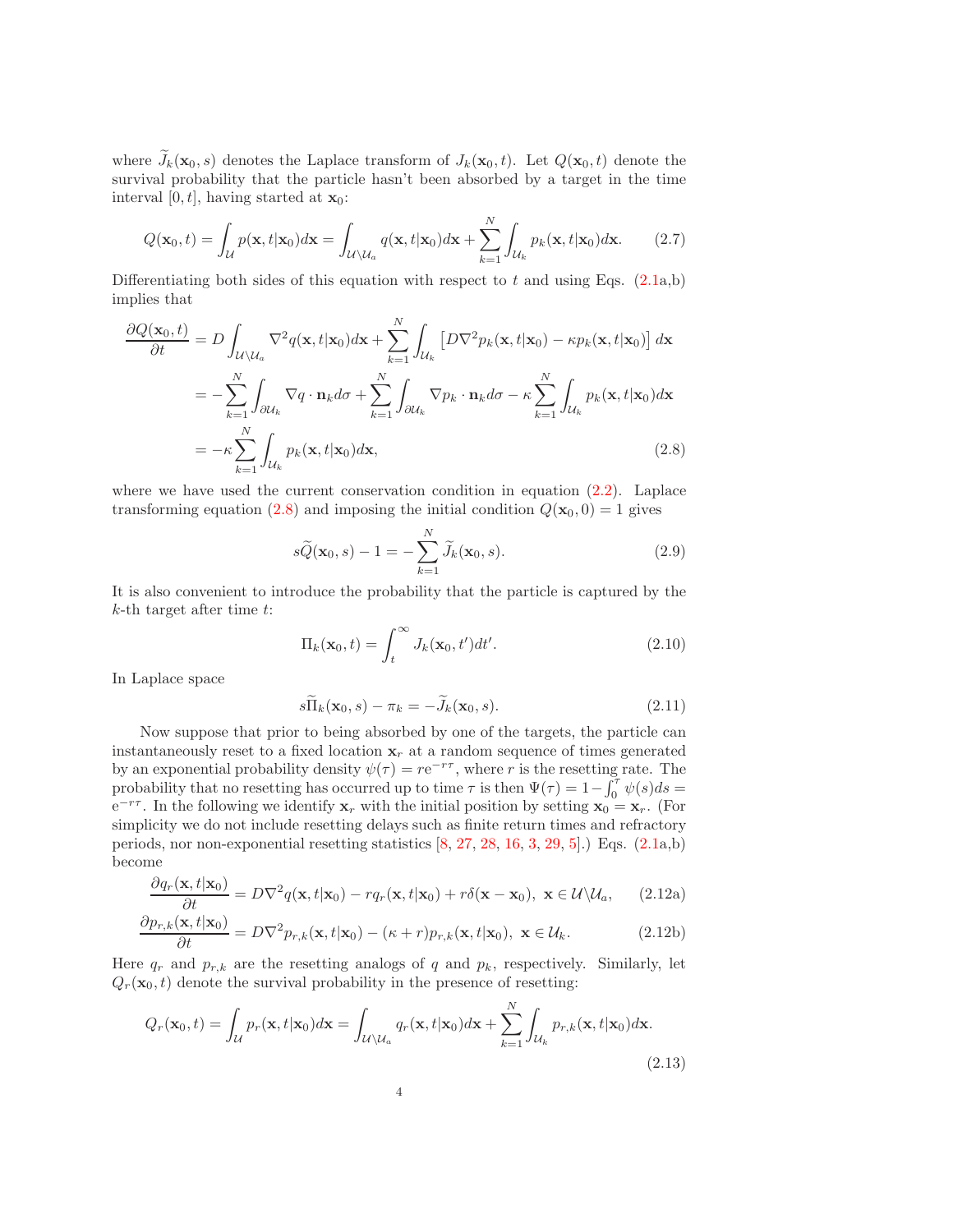$Q_r$  can be related to the survival probability without resetting,  $Q$ , using a last renewal equation [\[13,](#page-19-12) [14,](#page-19-13) [17\]](#page-19-15); this holds irrespective of whether the target is partially or totally absorbing:

$$
Q_r(\mathbf{x}_0, t) = e^{-rt}Q(\mathbf{x}_0, t) + r \int_0^t Q(\mathbf{x}_0, \tau) Q_r(\mathbf{x}_0, t - \tau) e^{-r\tau} d\tau.
$$
 (2.14)

The first term on the right-hand side represents trajectories with no resettings. The integrand in the second term is the contribution from trajectories that last reset at time  $\tau \in (0, t)$ , and consists of the product of the survival probability starting from  $\mathbf{x}_0$ with resetting up to time  $t - \tau$  and the survival probability starting from  $\mathbf{x}_0$  without any resetting for the time interval  $\tau$ . Laplace transforming the last renewal equation and rearranging shows that

<span id="page-4-0"></span>
$$
\widetilde{Q}_r(\mathbf{x}_0, s) = \frac{\widetilde{Q}(\mathbf{x}_0, r+s)}{1 - r\widetilde{Q}(\mathbf{x}_0, r+s)}.
$$
\n(2.15)

In the case of multiple targets with stochastic resetting, one can express the splitting probabilities and conditional MFPTs in terms of the fluxes without resetting by using Eqs  $(2.9)$ ,  $(2.11)$  and  $(2.15)$  [\[5\]](#page-19-21). (Multiple targets are also considered in Ref. [\[8\]](#page-19-18).) Let the discrete random variable  $K(t) \in \{0, 1, ..., N\}$  indicate whether the particle has been absorbed by the k-th target  $(K(t) = k \neq 0)$  or has not been absorbed by any target  $(K(t) = 0)$  in the time interval  $[0, t]$ . The FPT that the particle is absorbed by the k-th target is

<span id="page-4-1"></span>
$$
\mathcal{T}_{r,k} = \inf\{t > 0; \mathbf{X}(t) \in \mathcal{U}_k, \ K(t) = k\},\tag{2.16}
$$

with  $\mathcal{T}_{r,k} = \infty$  if the particle is absorbed by another target. The following results then hold [\[5\]](#page-19-21). First, the splitting probability that the search process with resetting finds the k-th target is

$$
\pi_{r,k}(\mathbf{x}_0) = \frac{\pi_k(\mathbf{x}_0) - r\widetilde{\Pi}_k(\mathbf{x}_0, r)}{1 - r\widetilde{Q}(\mathbf{x}_0, r)} = \frac{\widetilde{J}_k(\mathbf{x}_0, r)}{\sum_{j=1}^N \widetilde{J}_j(\mathbf{x}_0, r)}.
$$
(2.17)

Similarly, the Laplace transformed conditional FPT density for the kth target is

$$
\pi_{r,k}(\mathbf{x}_0)\widetilde{f}_{r,k}(\mathbf{x}_0,s) = \frac{\pi_k(\mathbf{x}_0) - (r+s)\widetilde{\Pi}_k(\mathbf{x}_0,r+s)}{1 - r\widetilde{Q}(\mathbf{x}_0,r+s)}.
$$
\n(2.18)

The Laplace transform of the FPT density is the moment generator of the conditional FPT:

$$
\pi_{r,k} T_{r,k}^{(n)} = \mathbb{E}[\mathcal{T}_k^n 1_{\Omega_k}] = \left(-\frac{d}{ds}\right)^n \mathbb{E}[\mathrm{e}^{-s\mathcal{T}_k} 1_{\Omega_k}]\bigg|_{s=0}.
$$
\n(2.19)

In particular, using equation [\(2.17\)](#page-4-1) and the fact that  $\tilde{Q}(\mathbf{x}_0, r) = \sum_{k=1}^{N} \tilde{\Pi}_k(\mathbf{x}_0, s)$ , the conditional MFPT  $T_{r,k} \equiv T_{r,k}^{(1)}$  is

$$
\pi_{r,k}(\mathbf{x}_0)T_{r,k}(\mathbf{x}_0) = \frac{\widetilde{\Pi}_k(\mathbf{x}_0, r) + r\widetilde{\Pi}_k'(\mathbf{x}_0, r) - r\pi_{r,k}(\mathbf{x}_0) \sum_k \widetilde{\Pi}_k'(\mathbf{x}_0, r)}{1 - r\widetilde{Q}(\mathbf{x}_0, r)},
$$
(2.20)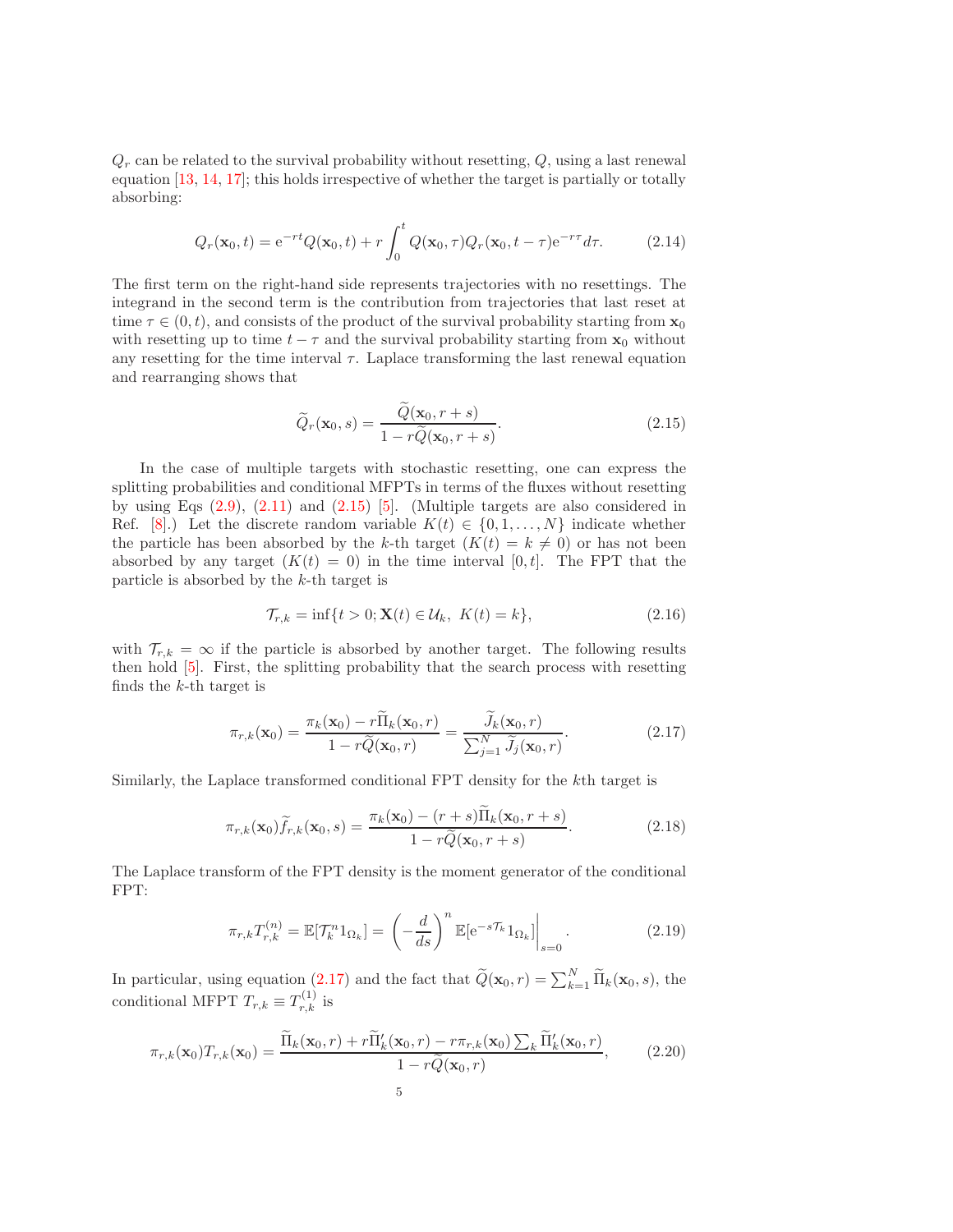where  $\prime$  denotes differentiation with respect to  $r$ . Finally, summing over  $k$  yields the unconditional MFPT

$$
T_r(\mathbf{x}_0) := \sum_{k=1}^N \pi_{r,k}(\mathbf{x}_0) T_{r,k}(\mathbf{x}_0) = \frac{\widetilde{Q}(\mathbf{x}_0, r)}{1 - r\widetilde{Q}(\mathbf{x}_0, r)} = \frac{1 - \sum_{k=1}^N \widetilde{J}_k(\mathbf{x}_0, r)}{r \sum_{j=1}^N \widetilde{J}_j(\mathbf{x}_0, r)}.
$$
(2.21)

Equations  $(2.17)$  and  $(2.21)$  imply that the splitting probabilities and unconditional MFPT with resetting are determined by the Laplace transforms of the fluxes into the targets without resetting,  $J_k(\mathbf{x}_0, r)$ ,  $k = 1, \ldots, N$ . The latter depend on the absorption rate  $\kappa$ . In order to determine the fluxes we have to solve the Laplace transformed version of equations  $(2.1)$ , which take the form

<span id="page-5-1"></span><span id="page-5-0"></span>
$$
D\nabla^2 \widetilde{q}(\mathbf{x}, s|\mathbf{x}_0) - s\widetilde{q}(\mathbf{x}, s|\mathbf{x}_0) = -\delta(\mathbf{x} - \mathbf{x}_0), \ \mathbf{x} \in \mathcal{U}\backslash \mathcal{U}_a,\tag{2.22a}
$$

<span id="page-5-3"></span><span id="page-5-2"></span>
$$
D\nabla^2 \widetilde{p}_k(\mathbf{x}, s|\mathbf{x}_0) - (\kappa + s)\widetilde{p}_k(\mathbf{x}, s|\mathbf{x}_0) = 0, \ \mathbf{x} \in \mathcal{U}_k,\tag{2.22b}
$$

together with the boundary condition  $\nabla \tilde{q} \cdot \mathbf{n} = 0$ ,  $\mathbf{x} \in \partial \mathcal{U}$  and the continuity conditions

$$
\widetilde{q}(\mathbf{x}, s|\mathbf{x}_0) = \widetilde{p}_k(\mathbf{x}, s|\mathbf{x}_0), \ \nabla \widetilde{q}(\mathbf{x}, s|\mathbf{x}_0) \cdot \mathbf{n}_k = \nabla \widetilde{p}_k(\mathbf{x}, s|\mathbf{x}_0) \cdot \mathbf{n}_k \tag{2.22c}
$$

for all  $\mathbf{x} \in \partial \mathcal{U}_k$ . Integrating equation [\(2.22b](#page-5-1)) over the domain  $\mathcal{U}_k$  implies that

$$
(s+\kappa)\int_{\mathcal{U}_k}\widetilde{p}_k(\mathbf{x},s|\mathbf{x}_0)=D\int_{\partial\mathcal{U}_k}\nabla\widetilde{p}_k\cdot\mathbf{n}_k d\sigma=D\int_{\partial\mathcal{U}_i}\nabla\widetilde{q}\cdot\mathbf{n}_k d\sigma.
$$
 (2.23)

In the fast absorption limit  $\kappa \to \infty$ , the system reduces to the scalar equation

$$
D\nabla^2 \widetilde{q}(\mathbf{x}, s|\mathbf{x}_0) - s\widetilde{q}(\mathbf{x}, s|\mathbf{x}_0) = -\delta(\mathbf{x} - \mathbf{x}_0), \ \mathbf{x} \in \mathcal{U}\backslash\mathcal{U}_a, \ \widetilde{q}(\mathbf{x}, s|\mathbf{x}_0) = 0, \ \mathbf{x} \in \partial\mathcal{U}_a.
$$
\n(2.24)

Equation [\(2.24\)](#page-5-2) takes the form of a classical narrow capture problem, which can be analyzed using matched asymptotic expansions and Green's function methods [\[32,](#page-20-1) [4,](#page-19-1) [11,](#page-19-2) [10,](#page-19-3) [9,](#page-19-4) [12,](#page-19-5) [22,](#page-19-6) [23,](#page-19-7) [25,](#page-19-8) [20\]](#page-19-9). The basic procedure involves constructing an inner or local solution

In the following two sections we further extend the analysis to the case of partially absorbing targets as described by equations [\(2.22\)](#page-5-1). We consider 2D diffusion in §3 and 3D diffusion in §4. The details of the asymptotic analyses differ due to the well known differences in the singular nature of the associated Green's function in 2D (ln  $|x - x'|$ ) and 3D  $(1/|\mathbf{x}-\mathbf{x}'|)$ . In particular, carrying out the matched asymptotic expansion in 2D naturally leads to terms involving the small parameter  $\nu = -1/\ln \epsilon$ , which is a common feature of strongly localized perturbations in 2D domains [\[32\]](#page-20-1). Since  $\nu \rightarrow 0$ much more slowly than  $\epsilon \to 0$ , it is necessary to sum over the logarithmic terms non-perturbatively in order to obtain  $O(1)$  accuracy with respect to an expansion in  $\epsilon.$ 

3. Matched asymptotic analysis in 2D. We first consider 2D diffusion and develop the asymptotic analysis by summing over all logarithmic terms, which is accurate to leading order in  $\epsilon$ . The corresponding analysis for totally absorbing targets was developed in [\[24,](#page-19-22) [6\]](#page-19-16). The inner solution near the j-th target is constructed by introducing the stretched local variable  $y = \varepsilon^{-1}(x - x_j)$  and setting  $U(y, s | x_0) =$  $\widetilde{q}(\mathbf{x}_j + \varepsilon \mathbf{y}, s|\mathbf{x}_0)$  and  $V(\mathbf{y}, s|\mathbf{x}_0) = \widetilde{p}_j(\mathbf{x}_j + \varepsilon \mathbf{y}, s|\mathbf{x}_0)$ . In order to maintain effective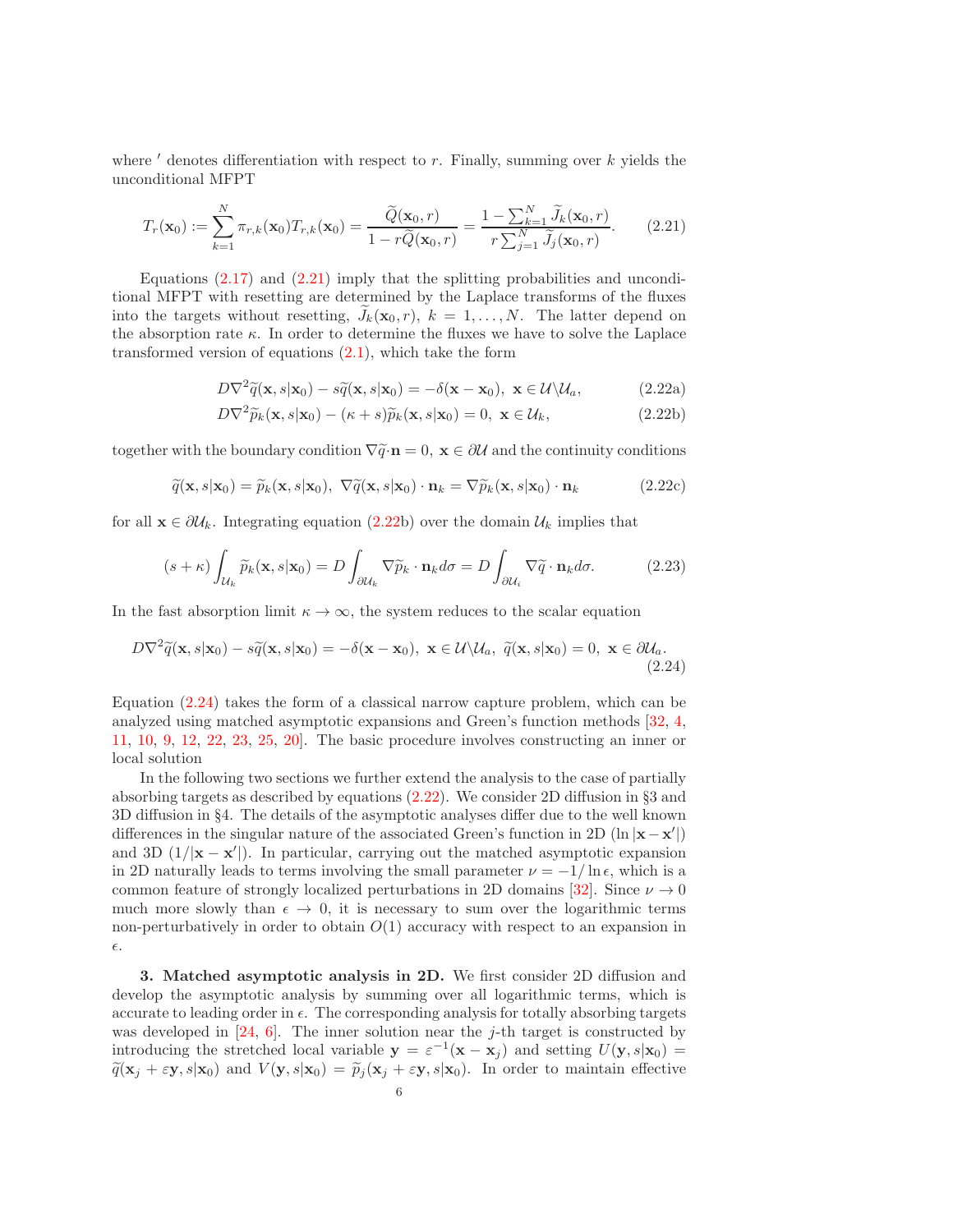absorption in the limit  $\epsilon \to 0$ , we also introduce the scaling  $\kappa = \kappa_1/\epsilon^2$ . Then U, V satisfy to  $O(\epsilon)$ 

<span id="page-6-0"></span>
$$
\nabla_{\mathbf{y}}^2 U = 0, \ |\mathbf{y}| > \ell_j \quad \nabla_{\mathbf{y}}^2 V = \frac{\kappa_1}{D} V_0, \ |\mathbf{y}| < \ell_j,
$$
\n(3.1a)

$$
U(\mathbf{y}, s|\mathbf{x}_0) = V(\mathbf{y}, s|\mathbf{x}_0), \ \nabla_{\mathbf{y}} U \cdot \mathbf{n}_j = \nabla_{\mathbf{y}} V \cdot \mathbf{n}_j, \ |\mathbf{y}| = \ell_j.
$$
 (3.1b)

The solution in the original coordinates takes the form

$$
U(\mathbf{x}, s|\mathbf{x}_0) = A_j(\nu, s) + \nu A_j(\nu, s) \left[ \Phi(\beta \ell_j) + \log |\mathbf{x} - \mathbf{x}_j| / \ell_j \right],\tag{3.2a}
$$

$$
V(\mathbf{x}, s|\mathbf{x}_0) = \frac{\nu A_j(\nu, s) \Phi(\beta \ell_j)}{I_0(\beta \ell_j)} I_0\left(\beta \epsilon^{-1} |\mathbf{x} - \mathbf{x}_j|\right)
$$
(3.2b)

where  $\nu = -1/\ln \epsilon$ ,

<span id="page-6-1"></span>
$$
\Phi = \frac{I_0(\beta \ell_j)}{\beta \ell_j I_1(\beta \ell_j)}, \quad \beta = \sqrt{\kappa_1/D},\tag{3.3}
$$

and  $I_n(y)$  is a modified Bessel function of the first kind.

The outer solution is constructed by shrinking each target to a single point and imposing a corresponding singularity condition that is obtained by matching with the inner solution. The outer equation is given by

$$
D\nabla^2 \widetilde{q}(\mathbf{x}, s|\mathbf{x}_0) - s\widetilde{q}(\mathbf{x}, s|\mathbf{x}_0) = -\delta(\mathbf{x} - \mathbf{x}_0),
$$
\n(3.4)

for  $\mathbf{x} \in \mathcal{U}\setminus \{\mathbf{x}_1,\ldots,\mathbf{x}_N\}$ , together with the boundary condition  $\nabla \widetilde{q} \cdot \mathbf{n} = 0$ ,  $\mathbf{x} \in \partial \mathcal{U}$ . The corresponding singularity conditions are

$$
\widetilde{q} \sim A_j(\nu, s) + \nu A_j(\nu, s) \left[ \Phi(\beta \ell_j) + \log |\mathbf{x} - \mathbf{x}_j| / \ell_j \right] \tag{3.5}
$$

for  $\mathbf{x} \to \mathbf{x}_j$ . The next step is to introduce the Green's function of the 2D modified Helmholtz equation according to

$$
-\delta(\mathbf{x} - \mathbf{x}_0) = D\nabla^2 G(\mathbf{x}, s|\mathbf{x}_0) - sG(\mathbf{x}, s|\mathbf{x}_0), \ \mathbf{x} \in \mathcal{U},\tag{3.6a}
$$

$$
0 = \nabla G(\mathbf{x}, s | x_0) \cdot \mathbf{n}, \ \mathbf{x} \in \partial \mathcal{U}, \int_{\mathcal{U}} G(\mathbf{x}, s | x_0) d\mathbf{x} = -\frac{1}{s}.
$$
 (3.6b)

Note that  $G$  can be decomposed as

$$
G(\mathbf{x}, s; \mathbf{x}_0) = -\frac{\log|\mathbf{x} - \mathbf{x}_0|}{2\pi D} + R(\mathbf{x}, s; \mathbf{x}_0),
$$
\n(3.7)

where  $R$  is the non-singular part of the Green's function. We then set

$$
\widetilde{q}(\mathbf{x}, s|\mathbf{x}_0) = G(\mathbf{x}, s|x_0) + \psi(\mathbf{x}, s),
$$
\n(3.8)

such that

$$
D\nabla^2 \psi(\mathbf{x}, s) - s\psi(\mathbf{x}, s) = 2\pi\nu D \sum_{j=1}^n A_j(\nu, s) \delta(\mathbf{x} - \mathbf{x}_j)
$$
(3.9)

for  $\mathbf{x} \in \mathcal{U}$ . This is supplemented by the boundary condition  $\nabla \psi \cdot \mathbf{n} = 0$  on  $\partial \mathcal{U}$ . It follows that  $\psi$  has a solution of the form

$$
\psi(\mathbf{x}, s) = -2\pi\nu D \sum_{j=1}^{n} A_j(\nu, s) G(\mathbf{x}, s | x_j).
$$
\n(3.10)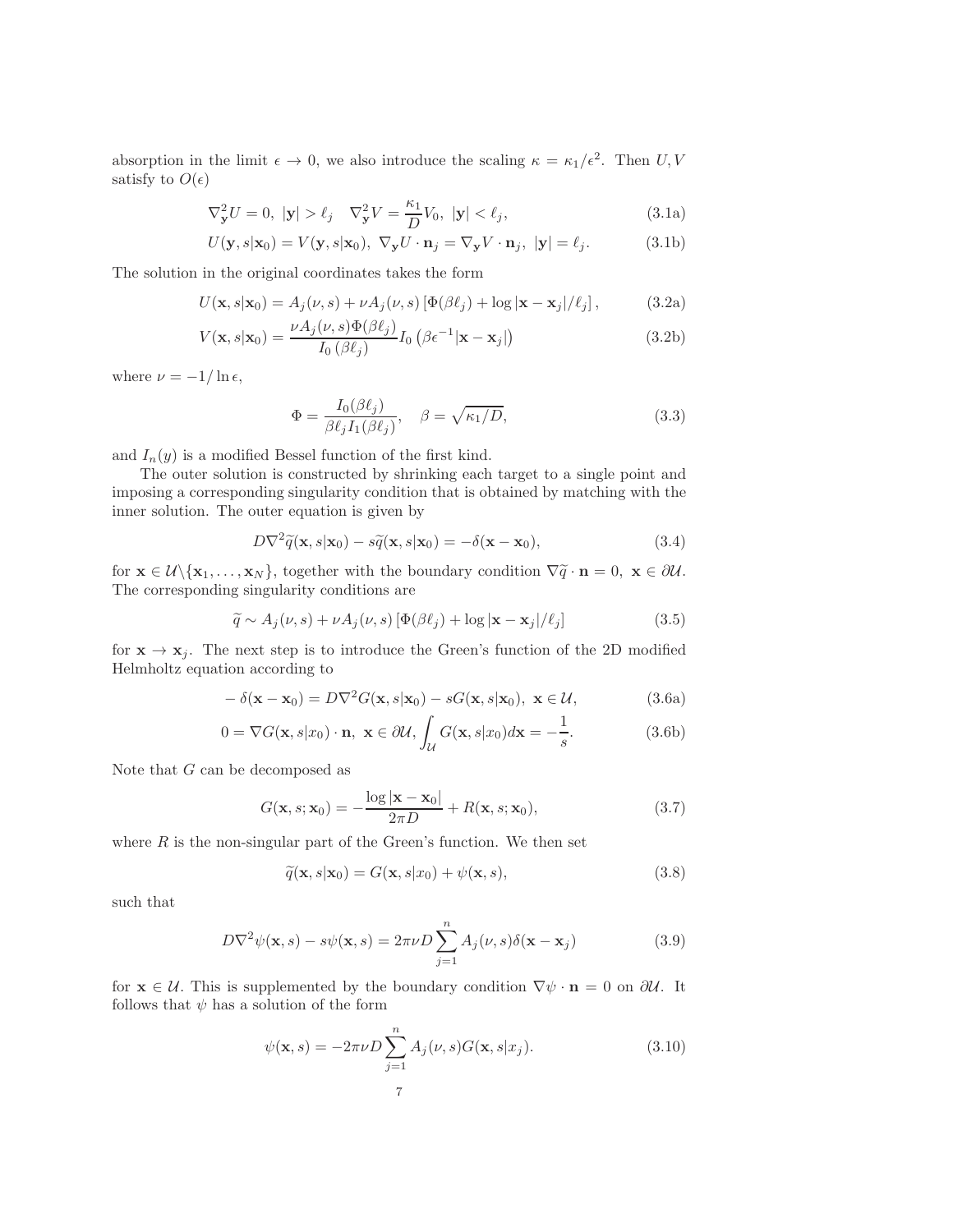We have N unknown coefficients  $A_j(\nu, s)$ , which are obtained by solving N constraints obtained by matching the inner and outer solutions:

$$
G(\mathbf{x}_j, s | \mathbf{x}_0) = A_j(\nu, s) \left[ 1 + \nu \Phi(\beta \ell_j) + 2\pi \nu D R(\mathbf{x}_j, s | \mathbf{x}_j) \right] + 2\pi \nu D \sum_{i \neq j} A_i(\nu, s) G(\mathbf{x}_i, s | \mathbf{x}_j).
$$
(3.11)

These N equations can be represented by the matrix equation

<span id="page-7-0"></span>
$$
\left[ (1 + \nu \Phi(\beta \ell_j)) \mathbf{I} + 2\pi \nu D \mathbf{G}^\top \right] \mathbf{a} = \mathbf{g},\tag{3.12}
$$

where **I** is the  $N \times N$  identity matrix,

$$
\mathbf{a} = (A_1(\nu, s), \dots, A_N(\nu, s))^T, \ \mathbf{g} = (G(\mathbf{x}_1, s | \mathbf{x}_0), \dots, G(\mathbf{x}_N, s | \mathbf{x}_0))^T,
$$
(3.13)

and **G** is an  $N \times N$  matrix given by

$$
\mathbf{G}_{jj} = R(\mathbf{x}_j, s | \mathbf{x}_j), \quad \mathbf{G}_{ij} = G(\mathbf{x}_i, s | \mathbf{x}_j), \ j \neq i. \tag{3.14}
$$

Inverting equation [\(3.12\)](#page-7-0) yields in component form for  $j = 1, \ldots, N$ ,

$$
A_j(\nu, s) = \sum_{i=1}^N \left[ \left( 1 + \nu \Phi(\beta \ell_j) \right) \mathbf{I} + 2\pi \nu D \mathbf{G}^\top \right]_{ji}^{-1} G(\mathbf{x}_i, s | \mathbf{x}_0). \tag{3.15}
$$

This is a non-perturbative solution that sums over all logarithmic terms along analogous lines to [\[32\]](#page-20-1).

The coefficients  $A_i$  of equation  $(3.20)$  determine the splitting probabilities and conditional MFPTs under resetting. Using equation [\(2.23\)](#page-5-3) we can write

$$
\widetilde{J}_i(\mathbf{x}_0, s) = D \frac{\kappa_1}{\epsilon^2 s + \kappa_1} \int_{\partial \mathcal{U}_i} \nabla \widetilde{q} \cdot \mathbf{n} d\sigma,\tag{3.16}
$$

where  $\tilde{q}$  is the inner solution [\(3.1a](#page-6-0)) so that

$$
\nabla_{\mathbf{x}} \widetilde{q} \cdot \mathbf{n}|_{\mathbf{x} \in \partial \mathcal{U}_j} = \epsilon^{-1} \nabla_{\mathbf{y}} U_0 \cdot \mathbf{n}|_{|\mathbf{y}| = \ell_j} \sim \epsilon^{-1} \ell_j^{-1} \nu A_j(\nu, s),
$$

Hence, to  $O(1)$  in  $\epsilon$ 

<span id="page-7-1"></span>
$$
\widetilde{J}_i(\mathbf{x}_0, s) \sim 2\pi \nu D A_i(\nu, s). \tag{3.17}
$$

Substituting for the flux into Eqs. [\(2.17\)](#page-4-1) and [\(2.21\)](#page-5-0) for the hitting probability  $\pi_{r,k}(\mathbf{x}_0)$ and unconditional MFPT  $T_r(\mathbf{x}_0)$  with resetting gives

$$
\pi_{r,k}(\mathbf{x}_0) = \frac{A_k(\nu, r)}{\sum_{j=1}^N A_j(\nu, r)}, \quad T_r(\mathbf{x}_0) = \frac{1 - 2\pi\nu D \sum_{k=1}^N A_k(\nu, r)}{2\pi\nu D r \sum_{j=1}^N A_j(\nu, r)}.
$$
(3.18)

It follows from the above analysis that all information regarding absorption within a target domain  $\mathcal{U}_i$ , including the effective absorption rate  $\kappa_1$ , is contained in the function  $\Phi(\beta \ell_j)$  defined in [\(3.3\)](#page-6-1) with  $\beta = \sqrt{\kappa_1/D}$ . In particular,  $\Phi(\beta \ell_j)$  is an exponentially decreasing function of  $\beta$  with  $\Phi(\beta \ell_j) \to 0$  as  $\beta \to \infty$  and  $\Phi(\beta \ell_j) \to \infty$  as  $\beta \rightarrow 0$ . It immediately follows that the results for totally absorbing targets [\[6\]](#page-19-16) are recovered in the fast absorption limit. On the other hand,  $A_i(\nu, s) \rightarrow 0$  in the limit  $\kappa_1 \rightarrow 0$ . The latter means that the net flux into each target is zero since there is no absorption. Hence, the dependence of  $T_r$  on  $\Phi(\beta \ell_j)$  implies that  $T_r(\mathbf{x}_0) \to \infty$  as  $\kappa_1 \rightarrow 0$ , whereas it converges to the unconditioned MFPT for totally absorbing target boundaries when  $\kappa_1 \to \infty$ .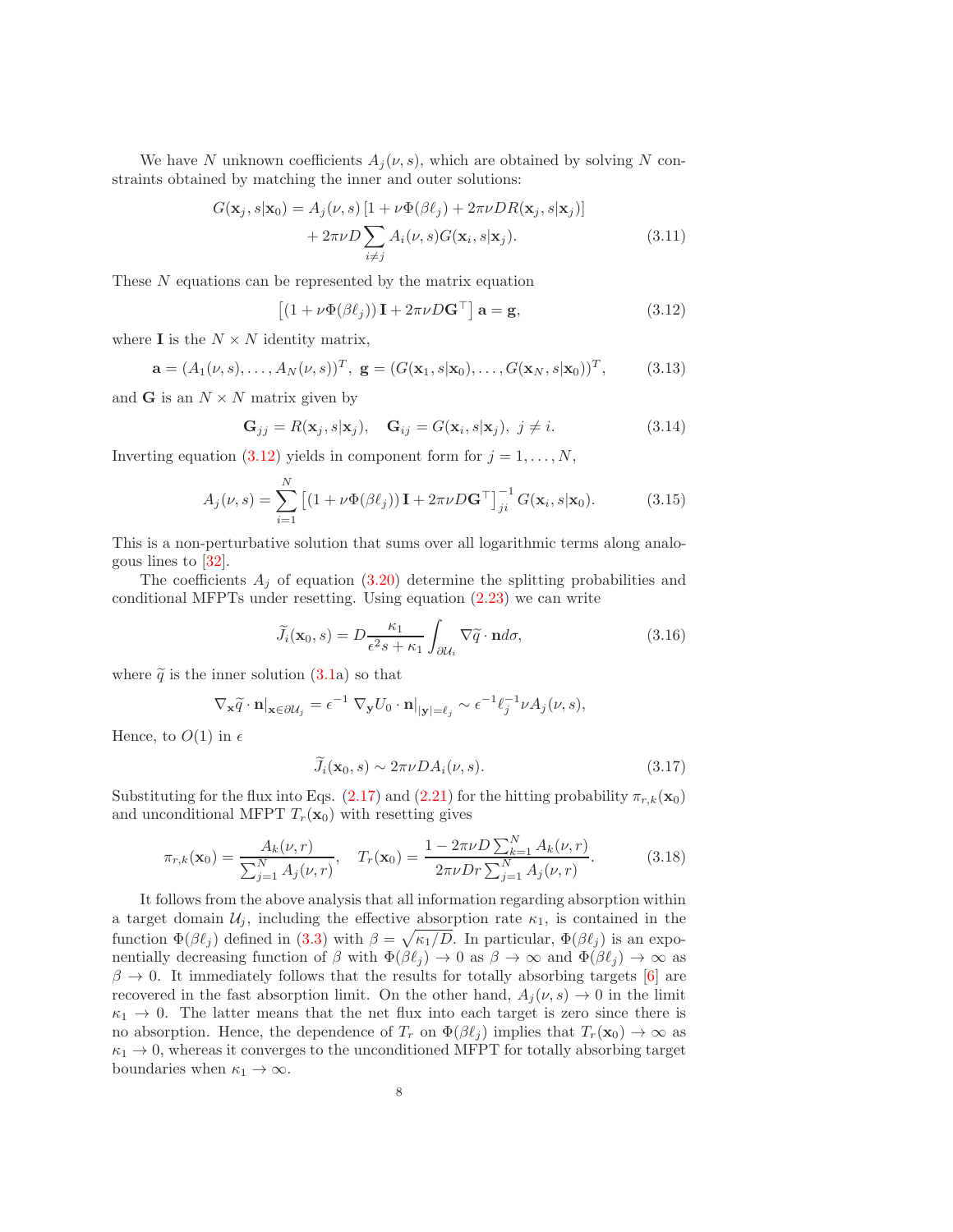**3.1. Example.** In order to determine the coefficients  $A_k(\nu, s)$  we need to obtain accurate numerical or analytical approximations of the Green's function for the modified Helmholtz equation and solve the matrix equation [\(3.12\)](#page-7-0). This particular issue has been addressed by Lindsay *et al.* [\[24\]](#page-19-22), whose results can be applied to the current problem. An important step in the evaluation of the Green's function is to decompose G as the sum of the free-space Green's function and a regular boundary-dependent part:

$$
G(\mathbf{x}, s; |\mathbf{x}_0) = \frac{1}{2\pi D} K_0 \left( \sqrt{s/D} |\mathbf{x} - \mathbf{x}_0| \right) + \widehat{R}(\mathbf{x}, s | \mathbf{x}_0)
$$
(3.19)

where  $K_0$  is the modified Bessel function of the second kind and  $\widehat{R}$  is non-singular at  $\mathbf{x} = \mathbf{x}_0$ . It can be shown that for  $|\mathbf{x} - \mathbf{x}_0| = O(1)$  and large  $\sqrt{s/D}$ , the boundary contributions to  $\widehat{R}$  are exponentially small. This allows us to write

$$
G(\mathbf{x}, s; |\mathbf{x}_0) \sim \frac{1}{2\pi D} K_0 \left( \sqrt{s/D} |\mathbf{x} - \mathbf{x}_0| \right), \ \mathbf{x} \neq \mathbf{x}_0,
$$

$$
\widehat{R}(\mathbf{x}_0, s; |\mathbf{x}_0) \sim -\frac{1}{2\pi D} \left( \ln \sqrt{s/D} - \ln 2 + \gamma_c \right)
$$

where  $\gamma_c \approx 0.5772$  is Euler's gamma constant. It follows that the off-diagonal terms in equation [\(3.12\)](#page-7-0) are exponentially smaller than the diagonal terms. Therefore, we have to leading order

<span id="page-8-0"></span>
$$
A_j(\nu, s) \sim \frac{(2\pi D)^{-1} K_0 \left(\sqrt{s/D} |\mathbf{x}_j - \mathbf{x}_0|\right)}{1 + \nu \Phi(\beta \ell_j) - \nu \left[\ln \sqrt{s/D} - \ln 2 + \gamma_c\right]}.
$$
\n(3.20)

Hence, under the boundary-free approximation,  $A_j(\nu, s)$  depends on the distances of the targets from  $x_0$  but is independent of the shape of the domain and the absolute locations of the targets. Numerically it has been shown that such an approximation remains valid even at intermediate values of s (or equivalently at intermediate times) provided that  $\mathbf{x}_0$  and  $\mathbf{x}_j$ ,  $j = 1, \ldots, N$ , are not close to the boundary and there are no bottlenecks separating the targets from  $x_0$ . This result is reinforced in the presence of resetting. Hence, under the further approximation [\(3.20\)](#page-8-0) and assuming  $\ell_j = \ell$  for all  $j$ , equations  $(3.18)$  become

$$
\pi_{r,j}(\mathbf{x}_0) \sim \frac{K_0\left(\sqrt{r/D}|\mathbf{x}_j - \mathbf{x}_0|\right)}{\sum_{k=1}^N K_0\left(\sqrt{r/D}|\mathbf{x}_k - \mathbf{x}_0|\right)},\tag{3.21}
$$

$$
T_r(\mathbf{x}_0) \sim \frac{1}{r} \frac{1 + \nu \Phi(\beta \ell) - \nu \left[ \ln \sqrt{r/D} - \ln 2 + \gamma_c \right] - \nu \sum_{k=1}^N K_0 \left( \sqrt{r/D} |\mathbf{x}_k - \mathbf{x}_0| \right)}{\nu \sum_{k=1}^N K_0 \left( \sqrt{r/D} |\mathbf{x}_k - \mathbf{x}_0| \right)}.
$$
\n(3.22)

In Fig. [3.1\(](#page-16-0)a) we plot  $T_r$  as a function of r for a single target with  $|\mathbf{x}_1 - \mathbf{x}_0| \equiv$  $\rho_1 = 0.5$ . A corresponding contour plot is shown in Fig. [3.1\(](#page-16-0)b). It can be seen that  $T_r$  has a minimum at an optimal resetting rate  $r_{\rm opt}$ , which is only weakly dependent on  $\kappa_1$ . As expected, increasing  $\kappa_1$  reduces  $T_r$  as the particle has a higher probability for absorption. We also note that the MFPT is most sensitive to variations in  $\kappa_1$  at small resetting rates. In all cases,  $T_r \to \infty$  as  $r \to \infty$ , which reflects the fact that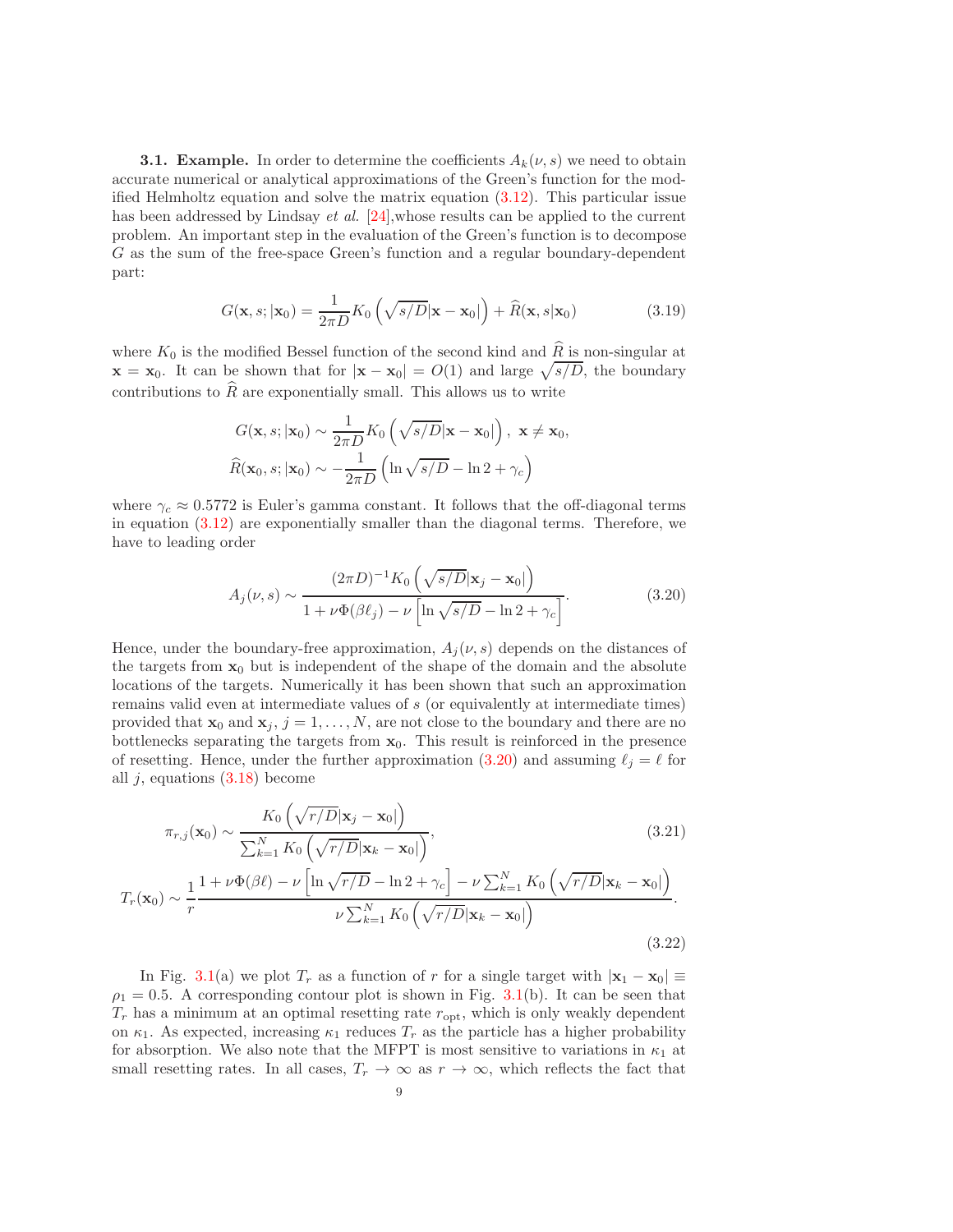

FIG. 3.1. Single small target in  $\mathbb{R}^2$  with  $|\mathbf{x}_1 - \mathbf{x}_0| \equiv \rho_1 = 0.5$ . (a) Plot of the MFPT  $T_r(\mathbf{x}_0)$ vs the resetting rate r for various absorption rates  $\kappa_1$ . Other parameters are  $\nu = 0.1$ ,  $\ell = 1$  and  $D = 1$ . Filled circles indicate the optimal resetting rate. (b) Corresponding contour plot.

if the particle resets too often then it never has the chance to reach even the closest target. The divergence of  $T_r$  can be explored further using the asymptotic expansion

$$
K_0(z) \sim \sqrt{\frac{\pi}{2z}} e^{-z} \left[ 1 - \frac{1}{8z} + O(z^{-2}) \right], \quad z \to \infty,
$$
 (3.23)

which implies that

$$
T_r(\mathbf{x}) \sim (1 + \nu \Phi(\beta \ell)) \frac{\sqrt{\sqrt{r/D}|\mathbf{x}_1 - \mathbf{x}_0|}}{\nu r} \sqrt{\frac{2}{\pi}} e^{\sqrt{r/D}|\mathbf{x}_1 - \mathbf{x}_0|}
$$
(3.24)

as  $r \to \infty$ . In contrast to its dependence on  $\kappa_1$ , the optimal resetting rate increases significantly with the target distance  $\rho_1$ , as shown in Fig. [3.2\(](#page-16-1)a). Analogous results hold for multiple target configurations as illustrated in Fig. [3.2\(](#page-16-1)b) for a set of  $N + 1$ 



FIG. 3.2. (a) Same as Fig. [3.1](#page-16-0) for different target distances  $\rho_1$  and  $\kappa_1 = 1$ . (b)  $N + 1$  targets in  $\mathbb{R}^2$  with  $|x_j - x_0| = \rho_0 + (j-1)\Delta\rho$  for  $j = 1, ..., N$ . Unconditional MFPT  $T_r(\mathbf{x}_0)$  vs resetting rate for fixed  $\kappa_1 = 0.1, 1$ . Other parameter values are  $\nu = 0.1, \ell = 1, \rho_0 = 0.5, \Delta \rho = 1, \text{ and } D = 1$ . Filled circles indicate the optimal resetting rate.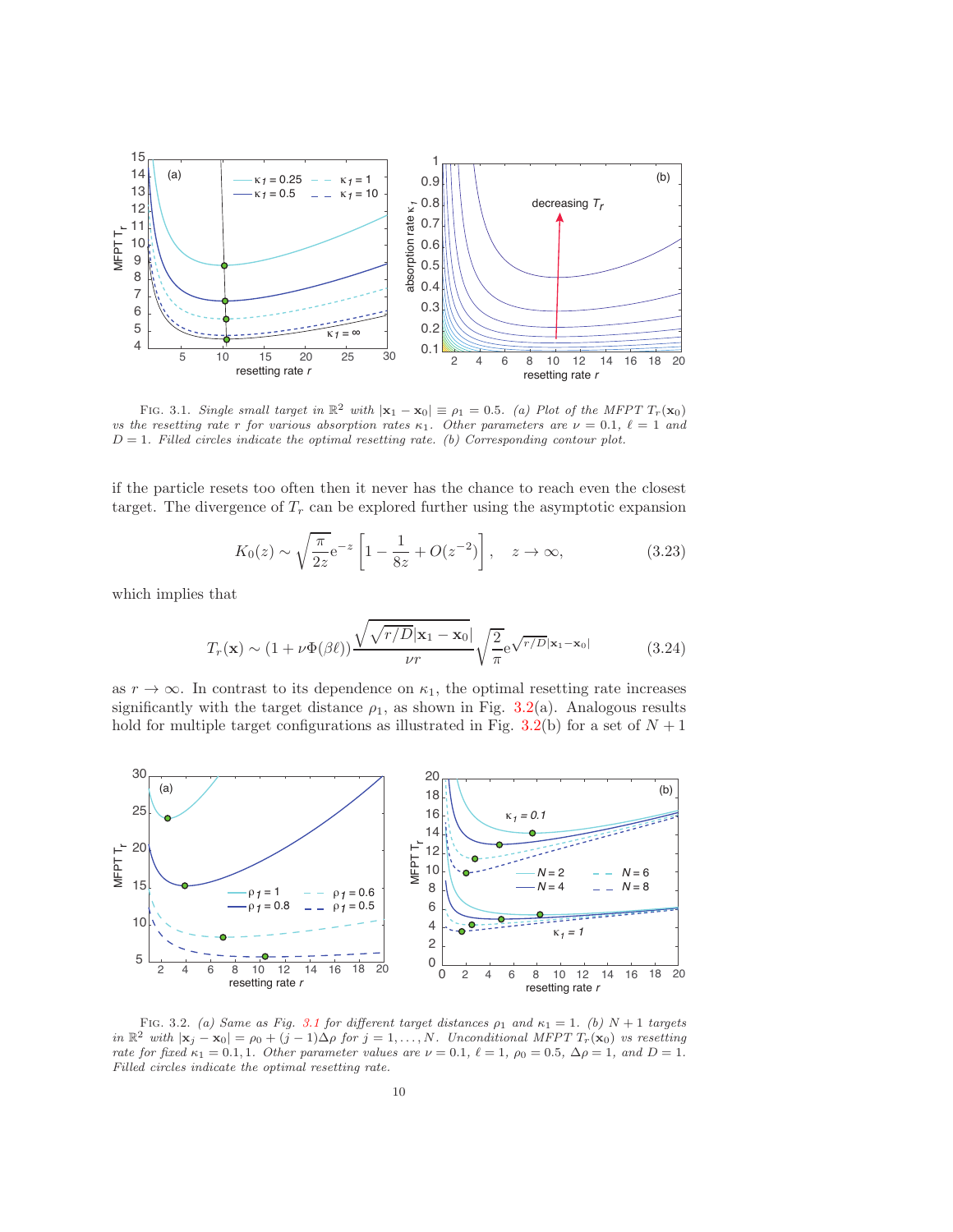targets whose distances from  $\mathbf{x}_0$  are of the form  $\rho_j = |\mathbf{x}_j - \mathbf{x}_0| = \rho_0 + (j-1)\Delta\rho$ ,  $j=1,\ldots,N.$ 

4. Matched asymptotics in 3D. We now turn to the corresponding asymptotic analysis of the 3D problem, following along the lines of [\[10,](#page-19-3) [12,](#page-19-5) [7\]](#page-19-17) for totally absorbing targets. The outer solution for  $\tilde{q}(\mathbf{x}, s|x_0)$  is expanded as

$$
\widetilde{q}(\mathbf{x}, s|\mathbf{x}_0) \sim \widetilde{q}_0(\mathbf{x}, s|\mathbf{x}_0) + \epsilon \widetilde{q}_1(\mathbf{x}, s|\mathbf{x}_0) + \epsilon^2 \widetilde{q}_2(\mathbf{x}, s|\mathbf{x}_0) + \dots
$$

The leading order term  $\tilde{q}_0$  satisfies the Laplace transformed diffusion equation without any targets within  $U$ :

$$
D\nabla^2 \widetilde{q}_0 - s\widetilde{q}_0 = -\delta(\mathbf{x} - \mathbf{x}_0), \, \mathbf{x} \in \mathcal{U}; \, \nabla \widetilde{q}_0 \cdot \mathbf{n} = 0, \, \mathbf{x} \in \partial \mathcal{U}.
$$
 (4.1)

That is,  $\tilde{q}_0 = G(\mathbf{x}, s|\mathbf{x}_0)$  where G is now the Neumann Green's function of the 3D modified Helmholtz equation. The latter can be decomposed as

<span id="page-10-1"></span>
$$
G(\mathbf{x}, s|\mathbf{x}_0) = \frac{1}{4\pi D|\mathbf{x} - \mathbf{x}_0|} + R(\mathbf{x}, s|\mathbf{x}_0),
$$
\n(4.2)

where  $R$  is the regular (non-singular) part of  $G$ . The higher-order contributions to the outer solution satisfy the equations

$$
D\nabla^2 \widetilde{q}_n - s\widetilde{q}_n = 0, \, \mathbf{x} \in \mathcal{U} \setminus \{ \mathbf{x}_1, \dots, \mathbf{x}_N \}; \, \nabla \widetilde{q}_n \cdot \mathbf{n} = 0, \, \mathbf{x} \in \partial \mathcal{U}, \tag{4.3}
$$

for  $n \geq 1$ , together with certain singularity conditions as  $\mathbf{x} \to \mathbf{x}_j$ ,  $j = 1, \ldots, N$ , which are determined by matching to the inner solution.

The inner solution near  $\mathcal{U}_i$  is constructed in terms of the stretched local variable  $\mathbf{y} = \epsilon^{-1}(\mathbf{x} - \mathbf{x}_j)$  by setting  $U(\mathbf{y}, s | \mathbf{x}_0) = \tilde{q}(\mathbf{x}_j + \epsilon \mathbf{y}, s | \mathbf{x}_0)$  and  $V(\mathbf{y}, s | \mathbf{x}_0) = \tilde{p}_j(\mathbf{x}_j + \epsilon \mathbf{y}_j)$  $\varepsilon$ **y**,  $s$  $\vert$ **x**<sub>0</sub>), see Fig. [3.1.](#page-16-0) Then *U*, *V* satisfy

$$
D\nabla_{\mathbf{y}}^2 U - s\epsilon^2 U = 0, \quad |\mathbf{y}| > \ell_j \quad D\nabla_{\mathbf{y}}^2 V - (s + \kappa)\epsilon^2 V = 0, \quad |\mathbf{y}| < \ell_j,
$$
 (4.4a)

$$
U(\mathbf{y}, s|\mathbf{x}_0) = V(\mathbf{y}, s|\mathbf{x}_0), \quad \nabla_{\mathbf{y}} U \cdot \mathbf{n}_j = \nabla_{\mathbf{y}} V \cdot \mathbf{n}_j, \quad |\mathbf{y}| = \ell_j.
$$
 (4.4b)

Now consider a perturbation expansion of the inner solution around the  $j$ -th target of the form

$$
U \sim U_0 + \epsilon U_1 + \epsilon^2 U_2 + O(\epsilon^3), \quad V \sim V_0 + \epsilon V_1 + \epsilon^2 V_2 + O(\epsilon^3).
$$

Assuming  $\kappa = \kappa_1/\epsilon^2$  and  $s \ll 1/\epsilon$ , this yields the hierarchy of equations

$$
D\nabla_{\mathbf{y}}^2 U_n(\mathbf{y}, s) = 0, \ |\mathbf{y}| > \ell_j, \quad D\nabla_{\mathbf{y}}^2 V_n(\mathbf{y}, s) - \kappa_1 V_n = 0, \ |\mathbf{y}| < \ell_j, \ n = 0, 1 \quad (4.5a)
$$

$$
D\nabla_{\mathbf{y}}^2 U_n(\mathbf{y}, s) = sU_{n-2}(\mathbf{y}, s), \quad |\mathbf{y}| > \ell_j \ n \ge 2,
$$
\n(4.5b)

$$
D\nabla_{\mathbf{y}}^2 V_n - \kappa_1 V_n = sV_{n-2}, \ |\mathbf{y}| < \ell_j, \ n \ge 2,\tag{4.5c}
$$

$$
U_n(\mathbf{y}, s) = V_n(\mathbf{y}, s), \quad \nabla_{\mathbf{y}} U_n \cdot \mathbf{n}_j = \nabla_{\mathbf{y}} V_n \cdot \mathbf{n}_j, \ |\mathbf{y}| = \ell_j, \ n \ge 0. \tag{4.5d}
$$

These are supplemented by far-field conditions obtained by matching  $U$  with the near-field behavior of the outer solution:

<span id="page-10-0"></span>
$$
U_0 + \epsilon U_1 + \epsilon^2 U_2 + \ldots \sim \widetilde{q}_0 + \epsilon \widetilde{q}_1 + \epsilon^2 \widetilde{q}_2 + \ldots
$$
\n
$$
11 \tag{4.6}
$$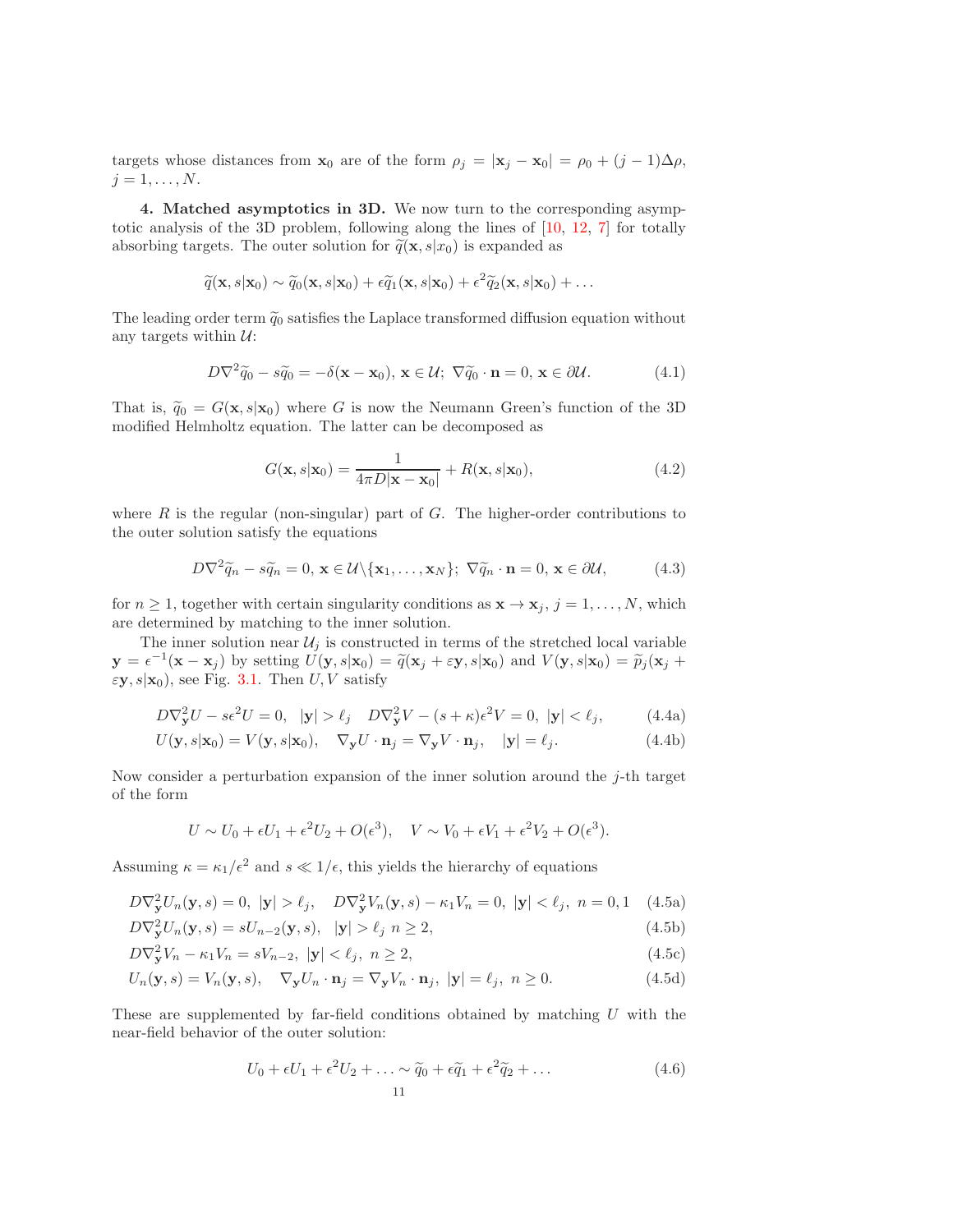The matching is developed iteratively along the lines of [\[7\]](#page-19-17), starting from the known leading order contribution to the outer solution. Taylor expanding the latter near the j-th region  $\mathcal{U}_i$  yields

$$
\widetilde{q}_0 \sim G(\mathbf{x}_j, s|\mathbf{x}_0) + \nabla_{\mathbf{x}} G(\mathbf{x}, s|\mathbf{x}_0)|_{\mathbf{x}=\mathbf{x}_j} \cdot (\mathbf{x} - \mathbf{x}_j) + \frac{1}{2} \mathbf{H}_j \cdot (\mathbf{x} - \mathbf{x}_j) \otimes (\mathbf{x} - \mathbf{x}_j) + \dots, (4.7)
$$

where  $H_j$  is the Hessian

$$
H_j^{ab} = \left. \frac{\partial^2}{\partial x_a \partial x_b} G(\mathbf{x}, s | \mathbf{x}_0) \right|_{\mathbf{x} = \mathbf{x}_j}, \quad a, b \in \{1, 2, 3\}.
$$
 (4.8)

In terms of the stretched coordinate y, we have

<span id="page-11-0"></span>
$$
\widetilde{q}_0 \sim G(\mathbf{x}_j, s | \mathbf{x}_0) + \epsilon \nabla_{\mathbf{x}} G(\mathbf{x}_j, s | \mathbf{x}_0) \cdot \mathbf{y} + \frac{\epsilon^2}{2} \mathbf{H}_j \cdot \mathbf{y} \otimes \mathbf{y} + \dots
$$
 (4.9)

It follows that the n-th order derivative of G will contribute to the far-field behavior of  $U_n$ , along with lower order derivatives of the the  $1, \ldots, n-1$  terms. Additional contributions will arise from the non-singular terms in  $\tilde{q}_n$ . On the other hand, the inner solution  $U_n$  will have a term proportional to  $1/|\mathbf{y}| = \epsilon/|\mathbf{x} - \mathbf{x}_j|$  that determines the singular behavior of  $\tilde{q}_{n+1}$  as  $\mathbf{x} \to \mathbf{x}_j$ . We will use this iterative matching procedure to calculate the terms  $U_0, U_1, U_2$ , and then use these to obtain the target fluxes to  $O(\epsilon^3)$ . The major difference from our previous study of the 3D narrow capture problem [\[7\]](#page-19-17) is that we also have to match  $U_n$  with the solution  $V_n$  inside a target; this is crucial for quantifying how the fluxes depend on the absorption rate  $\kappa_1$ .

4.1. Calculation of the leading order inner solution  $U_0$ . Setting  $n = 0$  in equations  $(4.5)$  and matching the far-field behavior of  $U_0$  with the near-field behavior of  $\tilde{q}_0$  leads to the set of equations

$$
D\nabla_{\mathbf{y}}^2 U_0(\mathbf{y}, s) = 0, \ |\mathbf{y}| > \ell_j, U_0 \sim G(\mathbf{x}_j, s|\mathbf{x}_0) \text{ as } |\mathbf{y}| \to \infty,
$$
 (4.10a)

$$
D\nabla_{\mathbf{y}}^2 V_0(\mathbf{y}, s) - \kappa_1 V_0 = 0, \quad |\mathbf{y}| < \ell_j,
$$
\n(4.10b)

$$
U_0(\mathbf{y}, s) = V_0(\mathbf{y}, s), \quad \nabla_{\mathbf{y}} U_0 \cdot \mathbf{n}_j = \nabla_{\mathbf{y}} V_0 \cdot \mathbf{n}_j, \ |\mathbf{y}| = \ell_j.
$$
 (4.10c)

The general solution is of the form

$$
U_0 = G(\mathbf{x}_j, s | \mathbf{x}_0) + A_0 \frac{\ell_j}{|\mathbf{y}|}, \quad V_0 = B_0 \frac{I_{1/2}(\beta |\mathbf{y}|)}{\sqrt{\beta |\mathbf{y}|}}, \quad \beta = \sqrt{\frac{\kappa_1}{D}}.
$$
 (4.11)

Note that we can write  $I_{1/2}(x) = \sqrt{2/\pi} \sinh(x)/\sqrt{x}$  so that  $V_0 = B_0 \sinh(\beta|\mathbf{y}|)/\beta|\mathbf{y}|$ . The matching conditions then imply that

$$
G(\mathbf{x}_{j}, s | \mathbf{x}_{0}) + A_{0} = \frac{B_{0}}{\sqrt{\beta \ell_{j}}} I_{1/2}(\beta \ell_{j}),
$$
\n(4.12a)\n
$$
B_{0} = \begin{bmatrix} 1 & 0 & 0 & 0 \\ 0 & 0 & 0 & 0 \\ 0 & 0 & 0 & 0 \end{bmatrix}, \quad B_{0} = \begin{bmatrix} 0 & 0 & 0 & 0 \\ 0 & 0 & 0 & 0 \\ 0 & 0 & 0 & 0 \end{bmatrix}
$$

$$
-\frac{A_0}{\ell_j} = \frac{B_0}{\sqrt{\beta \ell_j}} \left[ \beta I'_{1/2}(\beta \ell_j) - \frac{1}{2\ell_j} I_{1/2}(\beta \ell_j) \right] = \frac{B_0}{\beta \ell_j^2} \left[ \beta \ell_j \cosh(\beta \ell_j) - \sinh(\beta \ell_j) \right].
$$
\n(4.12b)

Hence,

$$
U_0 = G(\mathbf{x}_j, s | \mathbf{x}_0) \left[ 1 - \Phi(\beta \ell_j) \frac{\ell_j}{|\mathbf{y}|} \right],
$$
\n(4.13)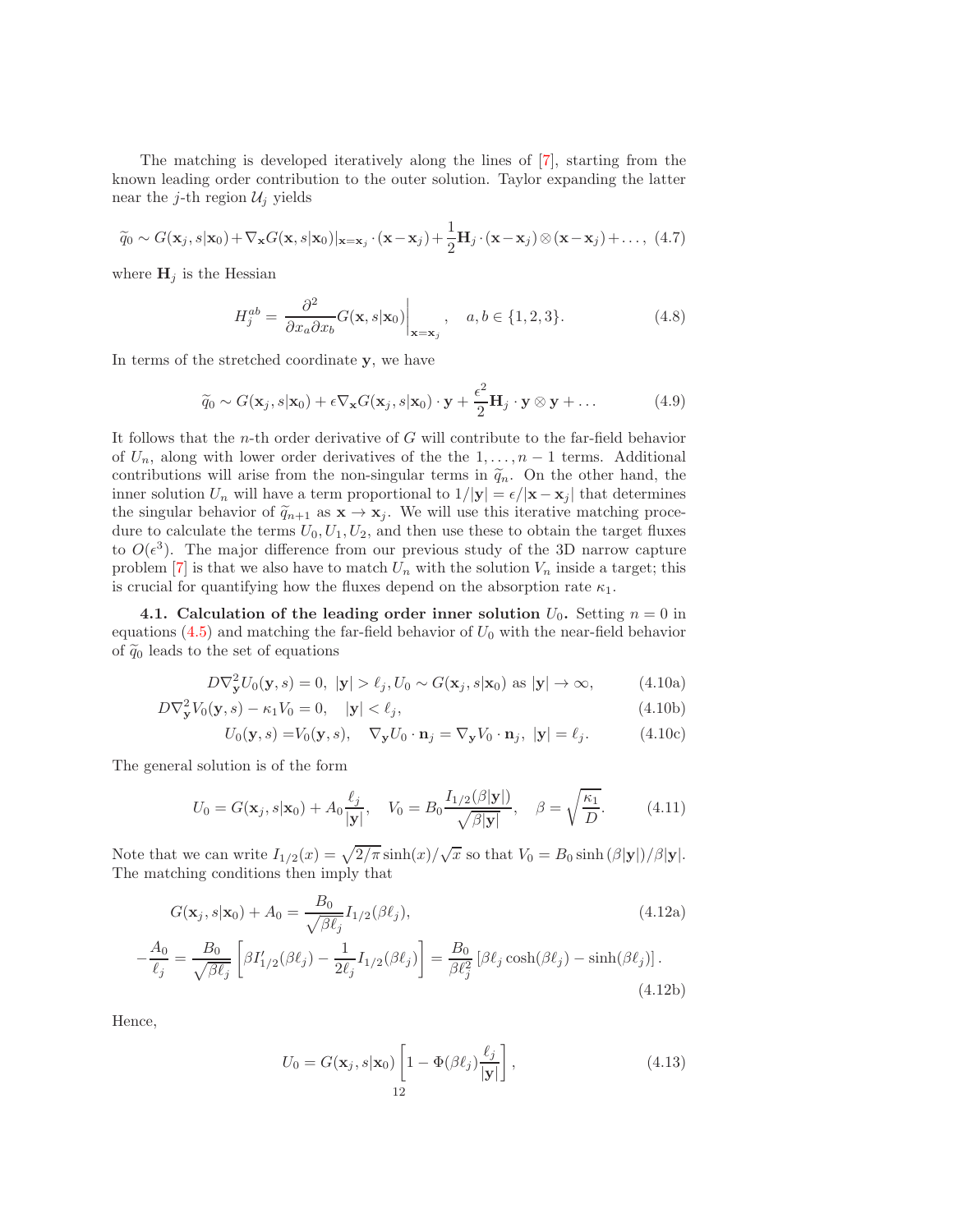where

<span id="page-12-0"></span>
$$
\Phi(\beta \ell_j) = \frac{2\ell_j \beta I'_{1/2}(\beta \ell_j) - I_{1/2}(\beta \ell_j)}{2\ell_j \beta I'_{1/2}(\beta \ell_j) + I_{1/2}(\beta \ell_j)} = 1 - \frac{\tanh(\beta \ell_j)}{\beta \ell_j}.
$$
\n(4.14)

It now follows that  $\tilde{q}_1$  satisfies equation [\(4.3\)](#page-10-1) together with the singularity condition

$$
\widetilde{q}_1(\mathbf{x}, s) \sim -\Phi(\beta \ell_j) \frac{G_j \ell_j}{|\mathbf{x} - \mathbf{x}_j|} \quad \text{as } \mathbf{x} \to \mathbf{x}_j,
$$
\n(4.15)

For notational convenience, we have set  $G_{j0} = G(\mathbf{x}_j, s | \mathbf{x}_0)$  and dropped the explicit dependence on s,  $\mathbf{x}_0$ . Hence,  $\tilde{q}_1(\mathbf{x}, s)$  satisfies the inhomogeneous equation

$$
D\nabla^2 \tilde{q}_1 - s\tilde{q}_1 = 4\pi D \sum_{j=1}^N \Phi(\beta \ell_j) G_{j0} \ell_j \delta(\mathbf{x} - \mathbf{x}_j), \mathbf{x} \in \mathcal{U}; \quad \nabla \tilde{q}_1 \cdot \mathbf{n} = 0, \ \mathbf{x} \in \partial \mathcal{U},
$$
\n(4.16)

which can be solved in terms of the modified Helmholtz Green's function:

$$
\widetilde{q}_1(\mathbf{x}, s) = -4\pi D \sum_{j=1}^N \Phi(\beta \ell_j) G_{j0} \ell_j G(\mathbf{x}, s | \mathbf{x}_j).
$$
\n(4.17)

4.2. Calculation of higher-order terms. The next step is to match the farfield behavior of  $U_1$  with the  $O(\epsilon)$  term in the expansion of  $\tilde{q}_0$ , see equation [\(4.9\)](#page-11-0) and the near field behavior of  $\tilde{q}_1$  around  $\mathcal{U}_j$ . The latter takes the form

$$
\widetilde{q}_1(\mathbf{x}, s) = -\Phi(\beta \ell_j) \left\{ \frac{G_{j0}\ell_j}{|\mathbf{x} - \mathbf{x}_j|} + 4\pi DG_{j0}\ell_j R(\mathbf{x}_j, s | \mathbf{x}_j) \right\}
$$

$$
-4\pi D \sum_{k \neq j}^{N} \Phi(\beta \ell_k) G_{k0}\ell_k G(\mathbf{x}_j, s | \mathbf{x}_k)
$$

It follows that  $U_1$  is determined by equations [\(4.5\)](#page-10-0) for  $n = 1$ , supplemented by the condition

$$
U_1(\mathbf{y}, s) \to \nabla_{\mathbf{x}} G(\mathbf{x}_j, s | \mathbf{x}_0) \cdot \mathbf{y} - 4\pi D \sum_{k=1}^N \Phi(\beta \ell_k) G_{k0} \ell_k \mathcal{G}_{jk} \text{ as } |\mathbf{y}| \to \infty,
$$
 (4.18)

where  $\mathcal{G}_{ij} = G(\mathbf{x}_i, s | \mathbf{x}_j)$  for  $i \neq j$ , and  $\mathcal{G}_{ii} = R(\mathbf{x}_i, s | \mathbf{x}_i)$ . It is convenient to introduce the decomposition  $U_1 = W_1 + W_1$  with  $W_1 = 0$  on  $|\mathbf{y}| = \ell_j$ ,

$$
W_1 \to \chi_j^{(1)} = -4\pi D \sum_{k=1}^N \Phi(\beta \ell_k) G_{k0} \ell_k \mathcal{G}_{jk} \text{ as } |\mathbf{y}| \to \infty \tag{4.19}
$$

and

$$
\widehat{W}_1 \to \mathbf{b}_j \cdot \mathbf{y} \text{ as } |\mathbf{y}| \to \infty, \ \mathbf{b}_j = \nabla_{\mathbf{x}} G(\mathbf{x}_j, s | \mathbf{x}_0). \tag{4.20}
$$

The general solutions for  $W_1$  and  $V_1$  are

$$
W_1 = \chi_j^{(1)} + A_1 \frac{\ell_j}{|\mathbf{y}|}, \quad V_1 = B_1 I_{1/2}(\beta|\mathbf{y}|) / \sqrt{\beta|\mathbf{y}|}. \tag{4.21}
$$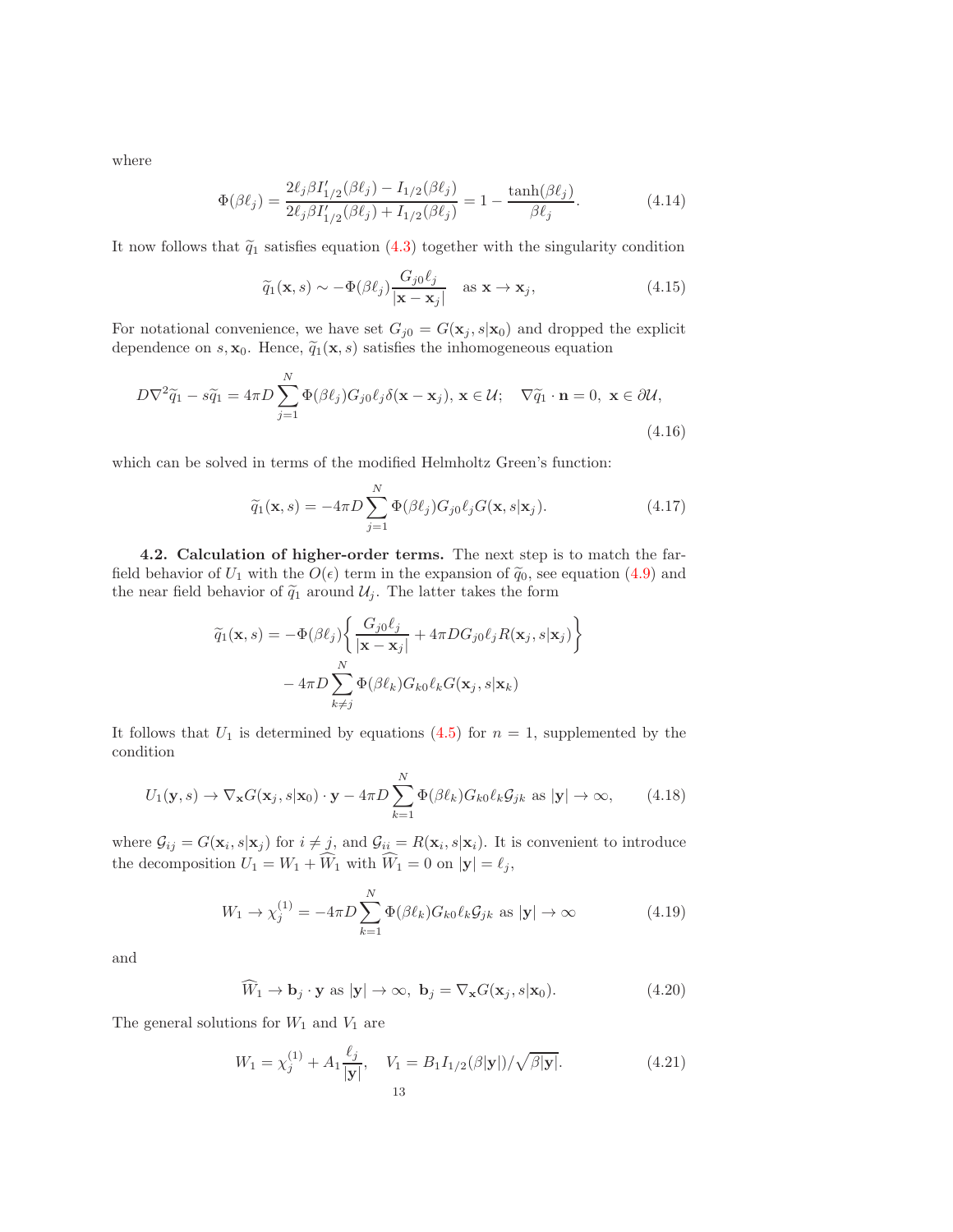In terms of spherical polar coordinates  $\rho = |\mathbf{y}|$ ,  $\mathbf{b}_j = (0, 0, b_j)$  and  $\mathbf{y} \cdot \mathbf{b}_j = b_j \rho \cos \theta$ ,  $0 \leq \theta \leq \pi$ , we have

$$
\frac{\partial^2 \widehat{W}_1}{\partial \rho^2} + \frac{2}{\rho} \frac{\partial \widehat{W}_1}{\partial \rho} + \frac{1}{\rho^2 \sin \theta} \frac{\partial}{\partial \theta} \left( \sin \theta \frac{\partial \widehat{W}_1}{\partial \theta} \right) = 0, \ \rho > 1,
$$
 (4.22)

$$
\widehat{W}_1 \sim b_j \rho \cos \theta \text{ as } \rho \to \infty; \quad \widehat{W}_1 = 0 \text{ on } \rho = \ell_j. \tag{4.23}
$$

The general solution of Laplace's equation in spherical polar coordinates is given by

$$
B(\rho,\theta,\phi) = \sum_{l\geq 0} \sum_{m=-l}^{l} \left( a_{lm}\rho^l + \frac{b_{lm}}{\rho^{l+1}} \right) P_l^m(\cos\theta) e^{im\phi},\tag{4.24}
$$

where  $P_l^m(\cos\theta)$  is an associated Legendre polynomial. Imposing the Dirichlet boundary condition and the far-field condition implies that

<span id="page-13-0"></span>
$$
\widehat{W}_1(\mathbf{y}) = b_j \ell_j \cos \theta \left( \frac{|\mathbf{y}|}{\ell_j} - \frac{\ell_j^2}{|\mathbf{y}|^2} \right). \tag{4.25}
$$

This will contribute to the far-field behavior of the  $O(\epsilon^3)$  term in the outer solution. However, it does not contribute to the flux into a target. Also note that

$$
\nabla \widetilde{W}_1(\mathbf{y}) \cdot \mathbf{n} = 3b_j \cos \theta \quad \text{on } |\mathbf{y}| = \ell_j. \tag{4.26}
$$

We can now determine the unknown coefficients  $A_1, B_1$  using the matching conditions

$$
W_1(\mathbf{y}) = V_1(\mathbf{y}), \quad \nabla W_1(\mathbf{y}) \cdot \mathbf{n} + \nabla \widehat{W}_1(\mathbf{y}) \cdot \mathbf{n}_j = \nabla V_1(\mathbf{y}) \cdot \mathbf{n}_j, \quad |\mathbf{y}| = \ell_j.
$$
 (4.27)

The matching conditions then imply that

$$
\chi_j^{(1)} + A_1 = \frac{B_1}{\sqrt{\beta \ell_j}} I_{1/2}(\beta \ell_j), \tag{4.28a}
$$

$$
-\frac{A_1}{\ell_j} + 3b_j \cos \theta = \frac{B_1}{\sqrt{\beta \ell_j}} \left[ \beta I'_{1/2}(\beta \ell_j) - \frac{1}{2\ell_j} I_{1/2}(\beta \ell_j) \right].
$$
 (4.28b)

Hence,

<span id="page-13-1"></span>
$$
W_1 = \chi_j^{(1)} \left[ 1 - \Phi(\beta \ell_j) \frac{\ell_j}{|\mathbf{y}|} \right] + 3b_j \cos \theta [1 - \Phi(\beta \ell_j)] \frac{\ell_j^2}{|\mathbf{y}|}. \tag{4.29}
$$

The analysis of  $U_n$  for  $n \geq 2$  is more complicated due to the fact that the equation for  $V_n$ , equation [\(4.5c](#page-10-0)), is now inhomogeneous. The case  $n = 2$  is given in the appendix. One finds that  $U_n$  has the general form

$$
U_n(\mathbf{y}) = \chi_j^{(n)} - (\Phi(\beta \ell_j) \chi_j^{(n)} - w_j^{(n)}) \frac{\ell_j}{|\mathbf{y}|} + \widehat{w}_j^{(n)}(|\mathbf{y}|))
$$
  
+ higher-order spherical harmonics, (4.30)

where the coefficients  $\chi_i^{(n)}$  $j^{(n)}$  satisfy the iterative equation

$$
\chi_j^{(n+1)} = -4\pi D \sum_{k=1}^N \Phi(\beta \ell_k) \chi_k^{(n)} \ell_k \mathcal{G}_{jk}, \quad n \ge 1.
$$
 (4.31)

Note that  $w_j^{(0)} = \hat{w}_j^{(0)} = 0$ , whereas equations [\(4.25\)](#page-13-0) and [\(4.29\)](#page-13-1) yield the expressions  $w_j^{(1)} = b_j \ell_j \cos(\theta) (1 - \Phi(\beta \ell_j))$  and  $\hat{w}_j^{(1)} = b_j \ell_j \cos(\theta) (|\mathbf{y}|/\ell_j - \ell_j^2/|\mathbf{y}|^2)$ . The calculations of  $w_j^{(n)}$  and  $\widehat{w}_j^{(n)}(\mathbf{y})$  are carried out in the appendix.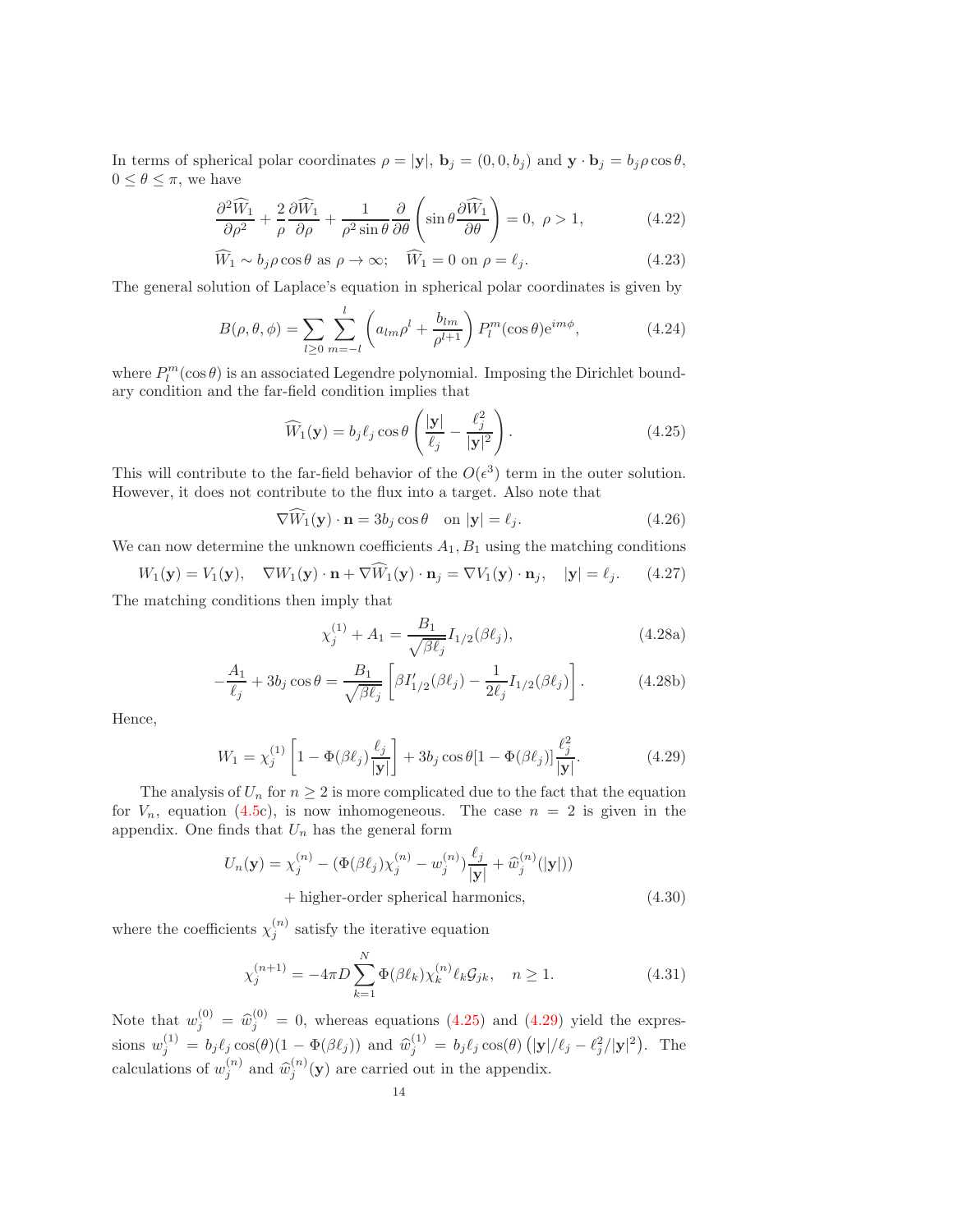**4.3. The flux.** The  $\epsilon$  expansion of the inner solution generates a corresponding expansion of the flux into the j-th target. In particular, Laplace transforming equation  $(2.23)$  and rescaling by the factor  $\kappa_1/(\kappa_1 + \epsilon^2 s)$  shows that

$$
\widetilde{J}_j(\mathbf{x}_0, s) = D\epsilon^2 \int_{|\mathbf{y}| = \ell_j} \nabla_{\mathbf{x}} U \cdot \mathbf{n}_j \, d\mathbf{y} \sim D\epsilon \int_{|\mathbf{y}| = \ell_j} \left[ \nabla_{\mathbf{y}} U_0 + \epsilon \nabla_{\mathbf{y}} U_1 + \ldots \right] \cdot \mathbf{n}_j \, dS_{\mathbf{y}}.
$$
\n(4.32)

Introducing spherical polar coordinates  $(\rho, \theta, \phi)$  relative to the center of  $\mathcal{U}_j$ , we can rewrite the asymptotic expansion of the flux as

$$
\widetilde{J}_j(\mathbf{x}_0,s) \sim \epsilon \widetilde{J}_j^{(0)}(\mathbf{x}_0,s) + \epsilon^2 \widetilde{J}_j^{(1)}(\mathbf{x}_0,s) + \epsilon^3 \widetilde{J}_j^{(2)}(\mathbf{x}_0,s) + \dots
$$
\n(4.33)

with

$$
\widetilde{J}_j^{(n)} = D\ell_j^2 \int_0^{2\pi} \int_0^{\pi} \left. \frac{\partial}{\partial \rho} \right|_{\rho=\ell_j} \left[ -\frac{\ell_j [\Phi(\beta \ell_j) \chi_j^{(n)} - w_j^{(n)}]}{\rho} + \widehat{w}_j^{(n)}(\rho) \right] \sin \theta d\theta d\phi
$$

$$
= 4\pi D\ell_j [\Phi(\beta \ell_j) \chi_j^{(n)} - w_j^{(n)}] + 4\pi D\ell_j^2 \left. \frac{d\widehat{w}_j^{(n)}}{d\rho} \right|_{\rho=\ell_j} . \tag{4.34}
$$

In particular, the flux through the  $j$ -th target is

$$
\widetilde{J}_j(\mathbf{x}_0, s) \sim 4\pi \epsilon D\ell_j \Phi(\beta \ell_j) \left( G(\mathbf{x}_j, s | \mathbf{x}_0) - 4\pi \epsilon D \sum_{k=1}^N \Phi(\beta \ell_k) G(\mathbf{x}_k, s | \mathbf{x}_0) \ell_k \mathcal{G}_{jk}(s) \right) + O(\epsilon^3).
$$
\n(4.35)

This expansion will be valid provided that  $s \ll 1/\epsilon$ . Several remarks are in order.

(i) The series expansion [\(4.35\)](#page-14-0) to  $O(\epsilon^2)$  has a relatively straightforward dependence on the rescaled absorption rate  $\kappa_1$ . That is, each Green's function product of order *n* is scaled by a factor of  $\Phi(\beta \ell_j)^n$ , where  $\Phi(\beta \ell_j)$  is defined in equation [\(4.14\)](#page-12-0) with  $\beta = \sqrt{\kappa_1/D}$ . However, there are additional terms at higher-orders in  $\epsilon$  that display a more complicated dependence on  $\kappa_1$  due to the coefficients  $w_j^{(n)}$  and  $\widehat{w}_j^{(n)}$ .

(ii) Since  $\Phi(\beta \ell_j) \to 1$  in the limit  $\kappa_1 \to \infty$ , we recover our previous result for totally absorbing targets [\[7\]](#page-19-17). On the other hand,  $\Phi(\beta \ell_i) \rightarrow 0$  as  $\kappa_1 \rightarrow 0$ , which means that the net flux into each target vanishes in the absence of any absorption.

(iii) Our previous analysis of the 3D narrow capture problem with totally absorbing targets established that the limit  $s \to 0$  in equation [\(4.35\)](#page-14-0) is non-trivial due to the small-s singularity of the modified Helmholtz Green's function [\[7\]](#page-19-17):

<span id="page-14-1"></span><span id="page-14-0"></span>
$$
G(\mathbf{x}, s|\mathbf{x}') = \frac{1}{s|\mathcal{U}|} + \overline{G}(\mathbf{x}, \mathbf{x}') + sF(\mathbf{x}, \mathbf{x}') + O(s^2),
$$
\n(4.36)

where  $\overline{G}(\mathbf{x}, \mathbf{x}')$  is the Neumann Green's function for the diffusion equation:

$$
D\nabla^2 \overline{G}(\mathbf{x}; \mathbf{x}') = \frac{1}{|\mathcal{U}|} - \delta(\mathbf{x} - \mathbf{x}'), \mathbf{x} \in \mathcal{U}; \ \nabla \overline{G} \cdot \mathbf{n} = 0, \ \mathbf{x} \in \partial \mathcal{U}, \tag{4.37a}
$$

$$
\overline{G}(\mathbf{x}, \mathbf{x}') = \frac{1}{4\pi D|\mathbf{x} - \mathbf{x}'|} + \overline{R}(\mathbf{x}, \mathbf{x}'), \quad \int_{\mathcal{U}} \overline{G}(\mathbf{x}, \mathbf{x}') d\mathbf{x} = 0,
$$
 (4.37b)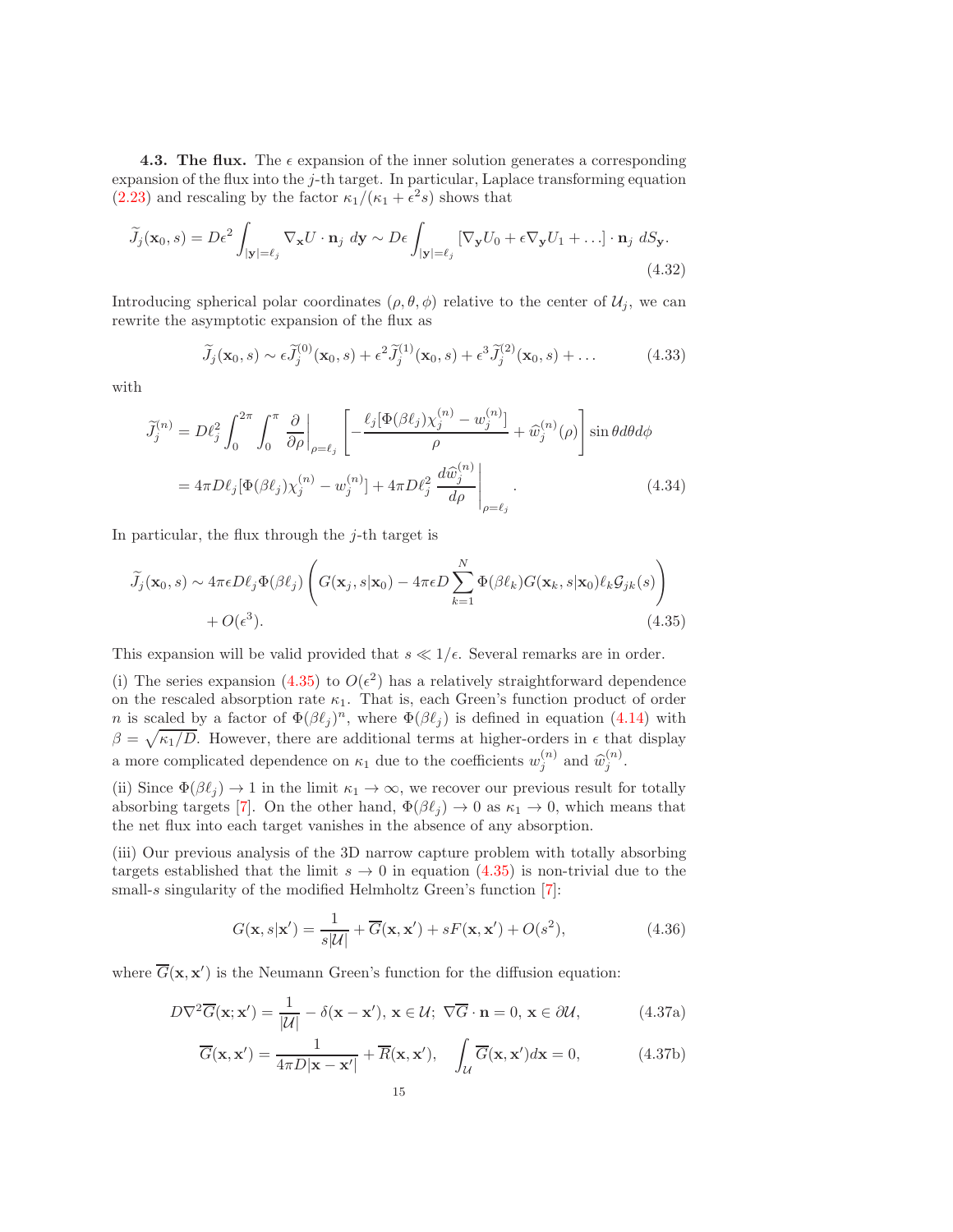and  $\overline{R}(\mathbf{x}, \mathbf{x}')$  is regular part of  $\overline{G}(\mathbf{x}, \mathbf{x}')$ . Substitution of equation  $(4.36)$  into equation [\(4.35\)](#page-14-0) leads to terms involving factors of  $\epsilon/r$ , which become arbitrarily large as  $r \to 0$ , thus leading to a breakdown of the  $\epsilon$  expansion. Following along analogous lines to [\[7\]](#page-19-17), it is possible to perform a partial resummation of the asymptotic expansion that renders the resulting series non-singular in the limit  $r \to 0$ . The basic idea is to introduce a new dimensionless parameter

$$
\Lambda = \frac{4\pi\epsilon D\bar{\ell}}{r|\mathcal{U}|}.\tag{4.38}
$$

This converts a subset of  $O(\epsilon^n)$  terms in the expansion of  $J_j$  to  $O(\epsilon^n \Lambda^{n-r})$  terms,  $0 \leq r \leq n$ . At each order of  $\epsilon$ , we obtain an infinite power series in  $\Lambda$  that can be summed to remove all singularities in the limit  $r \to 0$ . Following similar steps to [\[7\]](#page-19-17), we find that

$$
\widetilde{J}_j(\mathbf{x}_0, r) \sim 4\pi \epsilon D\ell_j \Phi(\beta \ell_j) \overline{G}_{j0} + \frac{\ell_j}{\overline{\ell}} \frac{\Lambda}{1+\Lambda} \left[ 1 - 4\pi \epsilon D\Phi(\beta \ell_j) \sum_k \Phi(\beta \ell_k) \ell_k (\overline{G}_{k0} + \overline{\mathcal{G}}_{jk}) \right] \n+ \frac{4\pi \epsilon \ell_j D\Phi(\beta \ell_j)}{\overline{\ell}^2} \frac{\Lambda^2}{(1+\Lambda)^2} \sum_{i,k=1}^N \Phi(\beta \ell_i) \Phi(\beta \ell_k) \ell_i \overline{\mathcal{G}}_{ik} \ell_k + O(\epsilon^2, r).
$$
\n(4.39)

We can now safely take the limit  $r \to 0$  for  $\epsilon > 0$  with  $\Lambda \to \infty$ .

(iv) For simplicity, we have considered spherically-shaped targets. However, as originally shown by Ward and Keller [\[32\]](#page-20-1), it is possible to generalize the asymptotic analysis of narrow capture problems to more general target shapes such as ellipsoids by applying classical results from electrostatics. In the case of totally absorbing targets one simply replaces the target length  $\ell_j$  in the far-field behavior of the inner solution by the capacitance  $C_i$  of an equivalent charged conductor with the shape  $\mathcal{U}_i$ . In addition, using the divergence theorem, it can then be shown that the flux into a target is completely determined by the far-field behavior. However, the analysis is more complicated when considering partially absorbing targets, since it is necessary to match the solution  $U(\mathbf{y})$  exterior to a target with the solution  $V(\mathbf{y})$  inside the target. The latter would require solving the modified Helmholtz equation in a non-spheroidal shape  $\mathcal{U}_i$ .

4.4. Pair of targets in a sphere. We now combine our asymptotic expansion of the flux given by equation  $(4.35)$  with the expressions  $(2.17)$  and  $(2.21)$  for the splitting probability  $\pi_r(\mathbf{x}_0)$  and unconditional MFPT  $T_r(\mathbf{x}_0)$ , respectively, by identifying the Laplace variable s with the resetting rate r. If we only include terms to  $O(\epsilon^2)$  then For the sake of illustration, suppose that the search domain is a sphere of radius  $\rho_0$ . Consider two targets of equal size  $\ell_i = 1$  located along a diagonal at a distance  $\rho_i$  from the center,  $j = 1, 2$ , see Fig. [4.1\(](#page-16-0)a). The Neumann Green's function of the modified Helmholtz equation and of the diffusion equation can be calculated explicitly for a spherical domain as detailed in  $[20, 7]$  $[20, 7]$ . In Fig. [4.1\(](#page-16-0)b) we plot the splitting probabilities  $\pi_{r,k}, k = 1, 2$ , as a function of the resetting rate r for  $\epsilon \ll r \ll 1/\epsilon$ . (The lower bound is imposed due to the singular nature of the Green's functions in the limit  $r \to 0$ , see remark (iii).) We also take  $\rho_1 + \rho_2 = 1$ . Clearly if  $\rho_1 = \rho_2$  then each the particle is equally likely to be absorbed by either target and  $\pi_{r,1} = \pi_{r,2} = 1/2$ . However, if  $\rho_1 < \rho_2$  then the particle is more likely to be absorbed by the target closer to the origin, that is,  $\pi_{r,1} > \pi_{r,2}$ . We see from Fig. [4.1\(](#page-16-0)b) that this difference increases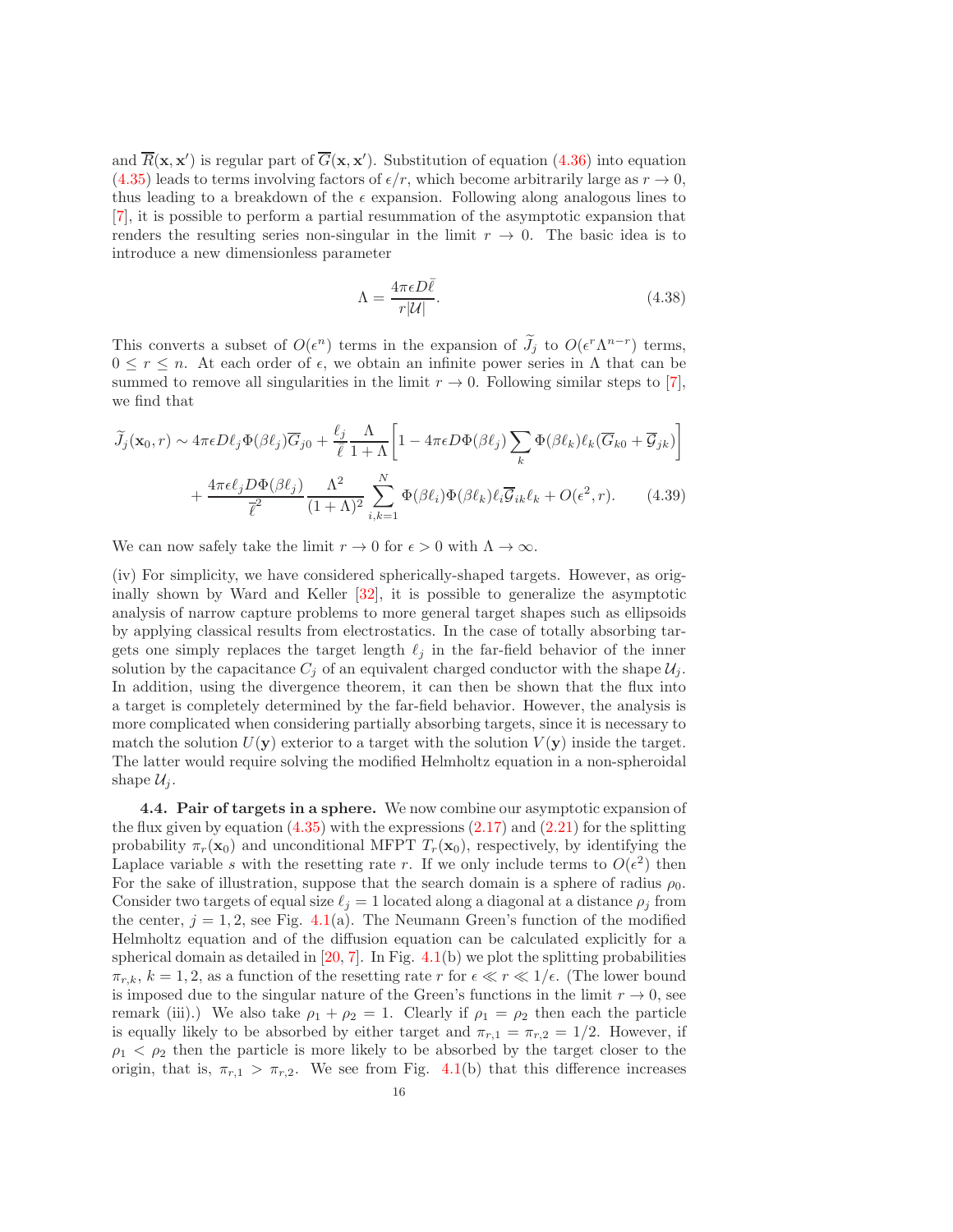with r. Analogous results were obtained in our previous study  $[7]$ . The additional observation here is that the splitting probabilities are only weakly dependent on the absorption rate  $\kappa_1$  and the target size  $\epsilon$ . Therefore, in order to investigate the effects of partially absorbing targets, we consider the MFPT  $T_r(\mathbf{x}_0)$ . Plots of  $T_r(\mathbf{x}_0)$  versus r are shown in Fig.  $4.2(a)$  $4.2(a)$ . The results are similar to the 2D case. For target distances smaller than a critical value  $\rho_c$ , the MFPT is a unimodal function of r with a minimum at an optimal resetting rate  $r_{\rm opt}$ . In addition,  $r_{\rm opt}$  is only weakly dependent on the absorption rate  $\kappa_1$  compared to other parameter values. For example, in Fig. [4.2\(](#page-16-1)b) we plot  $T_r(\mathbf{x}_0)$  against r for different distances  $\rho = \rho_{1,2}$ , which clearly show a large



<span id="page-16-0"></span>FIG. 4.1. (a) Spherical search domain of radius  $r = \rho_0$  containing two diagonally opposed targets at distances  $r_j$  from the center. The initial position of the searcher is taken to be at the center of the sphere,  $\mathbf{x}_0 = 0$ . (b) Plot of splitting probabilities  $\pi_{r,k}(\mathbf{x}_0)$ ,  $k = 1, 2$ , for  $\mathbf{x}_0 = 0$ . The splitting probabilities are determined by equations  $(2.17)$  and  $(4.35)$ . The distance of the targets are varied such that  $\rho_1 + \rho_2 = 1$ . Other parameter values are  $D = 1$ ,  $\ell_j = 1$ ,  $\rho_0 = 1$  and  $\epsilon = 0.01$ . The plots are insensitive to the value of  $\kappa_1$  for  $\epsilon \ll 1$ 



<span id="page-16-1"></span>FIG. 4.2. Plot of unconditional MFPT  $T_r(\mathbf{x}_0)$  as a function of r for the pair of targets shown in Fig. [4.1](#page-16-0) with  $\mathbf{x}_0 = 0$ . The MFPT is determined by equations [\(2.21\)](#page-5-0) and [\(4.35\)](#page-14-0). (a) The distance of the targets are fixed at  $\rho_1 = \rho_2 = 0.5$  and the absorption rate  $\kappa_1$  is varied. The filled circles indicate the optimal resetting rate for a given  $\kappa_1$ . (b) Fxed  $\kappa_1$  and different target distances  $\rho = \rho_{1,2}$ . The filled circles indicate the optimal resetting rate for a given  $\rho$  and  $\kappa_1$ . Other parameter values are  $D = 1, \ell_j = 1, \rho_0 = 1 \text{ and } \epsilon = 0.01.$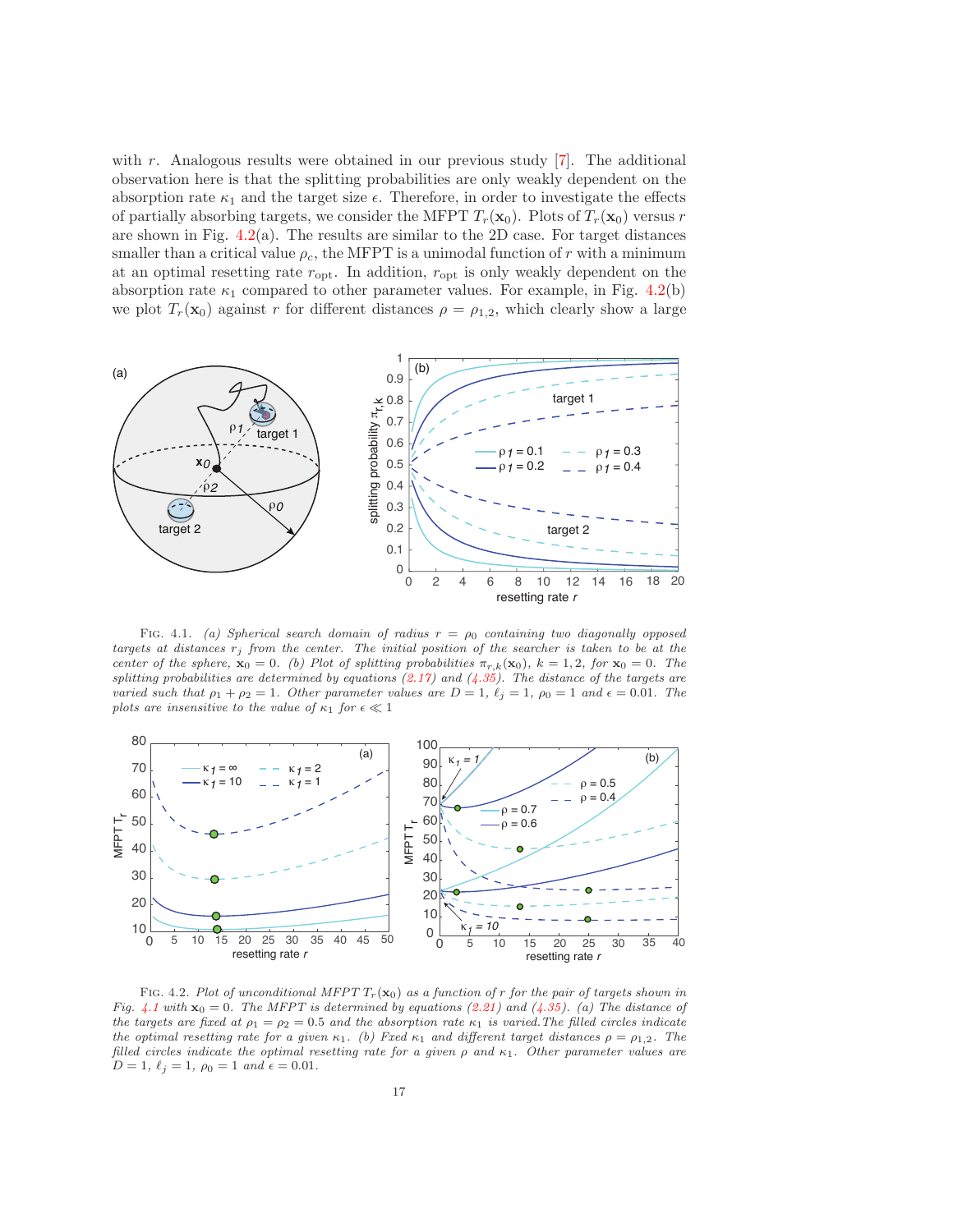variation of  $r_{\rm opt}$ .

5. Discussion. In this paper we analyzed the narrow capture problem in 2D and 3D under the joint effects of stochastic resetting and partially absorbing targets. By matching inner and outer solutions of the diffusion equation in Laplace space, we derived an asymptotic expansion of the flux  $J_k$  into each target in powers of  $\nu = -1/\ln \epsilon$  in 2D and powers of  $\epsilon$  in 3D, where  $\epsilon$  is the non-dimensionalized target size. (In the former case, all logarithmic terms were summed over non-perturbatively.) This then determined the MFPT to absorption according to the formula  $T_r(\mathbf{x}_0) =$  $(1 - \sum_{k=1}^{N} \widetilde{J}_k(\mathbf{x}_0, r))/(r \sum_{j=1}^{N} \widetilde{J}_j(\mathbf{x}_0, r))$  for a resetting rate r. We illustrated the theory by considering spherically symmetric targets. We determined the MFPT to absorption as a function of r,  $\kappa$  and the target distances from the resetting point, and explored the behavior of the optimal resetting rate as a function of model parameters.

The analysis of partially absorbing targets developed in this paper has a wide variety of possible extensions. First, as indicated at the end of §4.3, one could consider more general target shapes by numerically solving the modified Helmholtz equation within each target and matching with the inner solution outside the target. Second, one could incorporate a more general chemical kinetic scheme within each target, rather than assuming direct absorption. For example, on entering a target, the particle could reversibly bind to the chemical substrate and undergo a sequence of reversible reactions before being absorbed [\[31\]](#page-20-6). Alternatively, the reaction scheme could be non-Markovian, analogous to a study of anomalous diffusion within spiny dendrites [\[18\]](#page-19-23). In this specific application particles diffuse along a one-dimensional dendritic cable that is studded with partially absorbing spines. The exchange of a particle between a spine and the parent dendrite is described by a non-Markovian stochastic process and leads to subdiffusive transport. Finally, rather than assuming that the boundary of a target is fully permeable to a diffusing particle, one could consider a semi-permeable membrane. The boundary conditions [\(2.1c](#page-2-0)) would be replaced by the following equations on  $\mathbf{x} \in \partial \mathcal{U}_i$ :

$$
D\nabla q(\mathbf{x},t|\mathbf{x}_0)\cdot\mathbf{n}_i = -\sigma[q(\mathbf{x},t|\mathbf{x}_0) - p_i(\mathbf{x},t|\mathbf{x}_0)], \quad D\nabla q(\mathbf{x},t|\mathbf{x}_0) = D\nabla p_i(\mathbf{x},t|\mathbf{x}_0),
$$
\n(5.1)

where  $\sigma$  is a membrane permeability coefficient. A special case of the above is to treat each target as a spatially homogeneous compartment, as exemplified by a model of bacterial quorum sensing [\[19\]](#page-19-24).

Appendix A. Calculation of  $U_2$ . In order to calculate the inner contribution  $U_2$ , we have to match the far-field behavior of  $U_2$  with the  $O(\epsilon^2)$  term in the expansion of  $\tilde{q}_0$ , see equation [\(4.9\)](#page-11-0), the  $O(\epsilon)$  terms in the expansion of  $\tilde{q}_1$ , and the near field behavior of  $\tilde{q}_2$  around  $\mathcal{U}_j$ . The latter satisfies equation [\(4.3\)](#page-10-1) supplemented by the singularity condition

$$
\widetilde{q}_2(\mathbf{x},s) \sim -\Phi(\beta \ell_j) \frac{\chi_j^{(1)} \ell_j}{|\mathbf{x} - \mathbf{x}_j|}, \text{ as } \mathbf{x} \to \mathbf{x}_j.
$$

Following the same steps as in the derivation of  $\tilde{q}_1(\mathbf{x}, s)$  yields

$$
\widetilde{q}_2(\mathbf{x}, s) = -4\pi D \sum_{k=1}^{N} \Phi(\beta \ell_k) \chi_k^{(1)} \ell_k G(\mathbf{x}, s | \mathbf{x}_k).
$$
\n(A.1)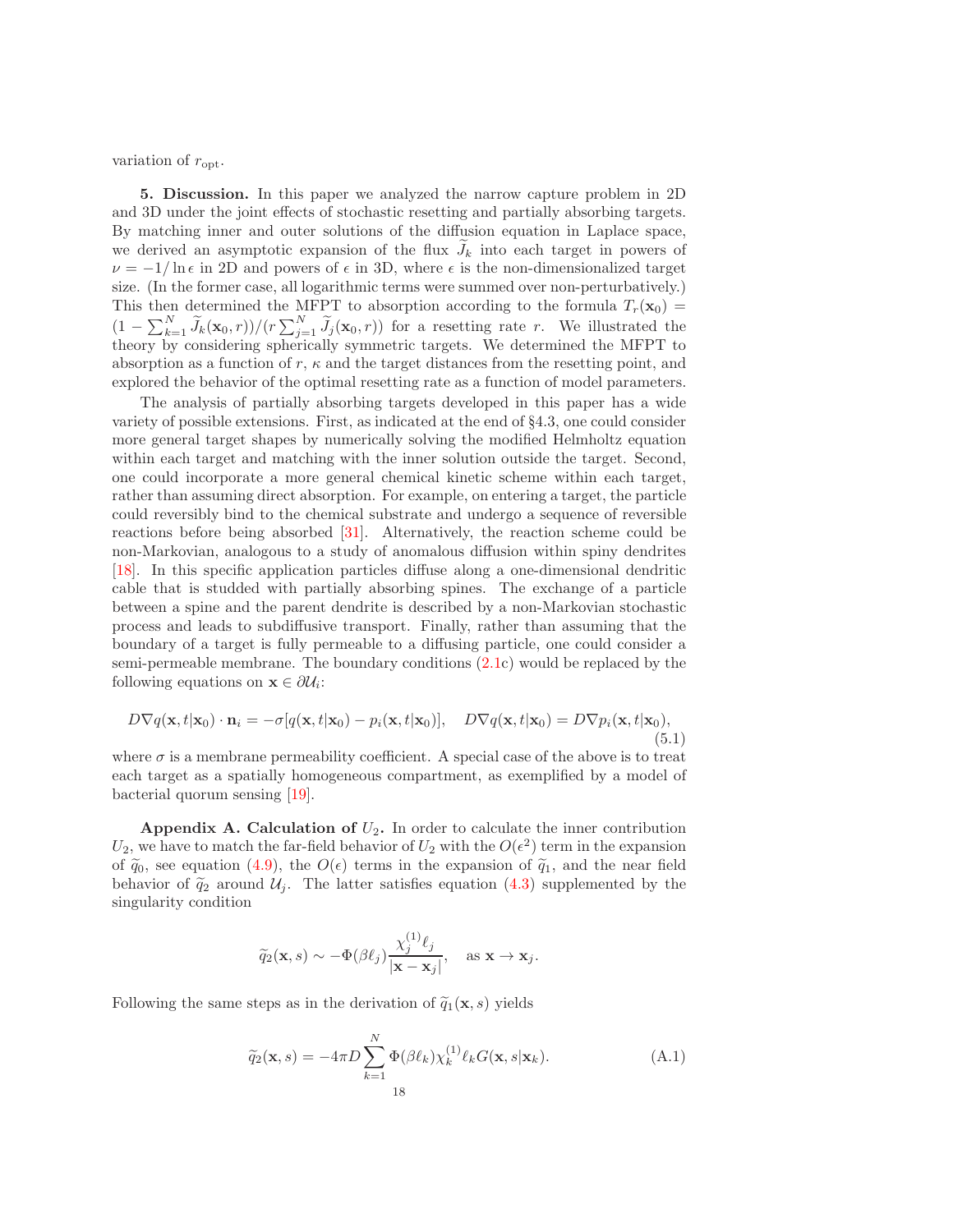Hence,

$$
U_2(\mathbf{y}, s) \to \frac{1}{2} \mathbf{H}_j \cdot \mathbf{y} \otimes \mathbf{y} + \nabla \tilde{q}_1 \big|_{\mathbf{x} = \mathbf{x}_j} \cdot \mathbf{y} - 4\pi D \Phi(\beta \ell_j) \sum_{k=1}^N \chi_k^{(1)} \ell_k \mathcal{G}_{jk}
$$
 (A.2)

as  $|y| \to \infty$ . In addition, setting  $n = 2$  in equation [\(4.5\)](#page-10-0) we have

$$
D\Delta_{\mathbf{y}}U_2 = sU_0, \ |\mathbf{y}| > \ell_j, \quad D\Delta_{\mathbf{y}}V_2 - \kappa_1 V_2 = sV_0, \ |\mathbf{y}| < \ell_j,
$$
 (A.3)

$$
U_2 = V_2, \quad \nabla U_2 \cdot \mathbf{n}_j = \nabla V_2 \cdot \mathbf{n}_j \text{ on } |\mathbf{y}| = \ell_j. \tag{A.4}
$$

Again we decompose the inner term as  $U_2 = W_2 + \widehat{W}_2$  with

$$
\Delta_{\mathbf{y}} W_2 = 0, |\mathbf{y}| > \ell_j; \ W_2 \to \chi_j^{(2)} \equiv -4\pi D \Phi(\beta \ell_j) \sum_{k=1}^N \chi_k^{(1)} \ell_k \mathcal{G}_{jk} \text{ as } |\mathbf{y}| \to \infty, \quad \text{(A.5)}
$$

and

$$
D\Delta_{\mathbf{y}}\widehat{W}_{2} = sU_{0}, \ |\mathbf{y}| > \ell_{j}; \ \widehat{W}_{2} = 0, \text{ on } |\mathbf{y}| = \ell_{j},
$$
  

$$
\widehat{W}_{2} \rightarrow \frac{1}{2}\mathbf{H}_{j} \cdot \mathbf{y} \otimes \mathbf{y} + \nabla \tilde{q}_{1}|_{\mathbf{x} = \mathbf{x}_{j}} \cdot \mathbf{y} \text{ as } |\mathbf{y}| \rightarrow \infty.
$$
 (A.6)

The general solutions for  $W_2$  and  $V_2$  are

$$
W_2 = \chi_j^{(2)} + A_2 \frac{\ell_j}{|\mathbf{y}|}, \quad V_2 = B_2 \frac{I_{1/2}(\beta|\mathbf{y}|)}{\sqrt{\beta|\mathbf{y}|}} + s\widehat{V}_2(\mathbf{y}, s; \kappa_1), \tag{A.7}
$$

where  $V_2$  is the particular solution with boundary condition  $V_2(\mathbf{y}, s; \kappa_1) = 0$  on  $|\mathbf{y}| =$  $\ell_j$  (convolution of the Green's function in the sphere with  $V_0$ .) The explicit expression for  $\widehat{V}_2(\mathbf{y}, s; \kappa_1)$  will not be needed in this paper.

The calculation of  $\widehat{W}_2$  proceeds along analogous lines to [\[7\]](#page-19-17), so we simply summarize the results here. First note that the particular solution of the equation  $D\Delta_{\mathbf{y}}\widehat{W}_2 = sU_0$  has the explicit form

$$
\widehat{W}_2\Big|_{\text{particular}} = \frac{s}{D} \left(\frac{\rho^2}{6} - \frac{\rho \ell_j \Phi(\beta \ell_j)}{2}\right) G(\mathbf{x}_j, s | \mathbf{x}_0). \tag{A.8}
$$

It turns out that this matches the  $l = 0$  component of the far-field condition, since

$$
\frac{1}{2}\mathbf{H}_j \cdot \mathbf{y} \otimes \mathbf{y} + \nabla \widetilde{q}_1 \cdot \mathbf{y} = \frac{\rho^2}{6}(H_{xx} + H_{yy} + H_{zz}) + \text{ higher-order spherical harmonics},
$$

and

−  $A_2$  $\ell_j$ 

$$
\frac{\rho^2}{6}(H_{xx} + H_{yy} + H_{zz}) = \frac{\rho^2}{6}\Delta G(\mathbf{x}_i, s|\mathbf{x}_0) = \frac{\rho^2 s}{6D}G(\mathbf{x}_i, s|\mathbf{x}_0).
$$

Hence, the only contribution to the flux integral from the component  $\widehat{W}_2$  arises from the above particular solution. Finally, the unknown constants  $A_2$ ,  $B_2$  are determined by the boundary conditions at  $|\mathbf{y}| = \ell_j$ :

$$
\chi_j^{(2)} + A_2 = B_2 I_{1/2}(\beta \ell_j) / \sqrt{\beta \ell_j},
$$
\n
$$
+ \frac{s \ell_j}{6D} (2 - 3\Phi(\beta \ell_j)) (G(\mathbf{x}_j, s | \mathbf{x}_0) + \Theta_{2,j} = \frac{B_2}{\sqrt{\beta \ell_j}} \left[ \beta I'_{1/2}(\beta \ell_j) - \frac{1}{2\ell_j} I_{1/2}(\beta \ell_j) \right] + \hat{V}_2'(\ell_j, s; \kappa_1).
$$
\n(A.9)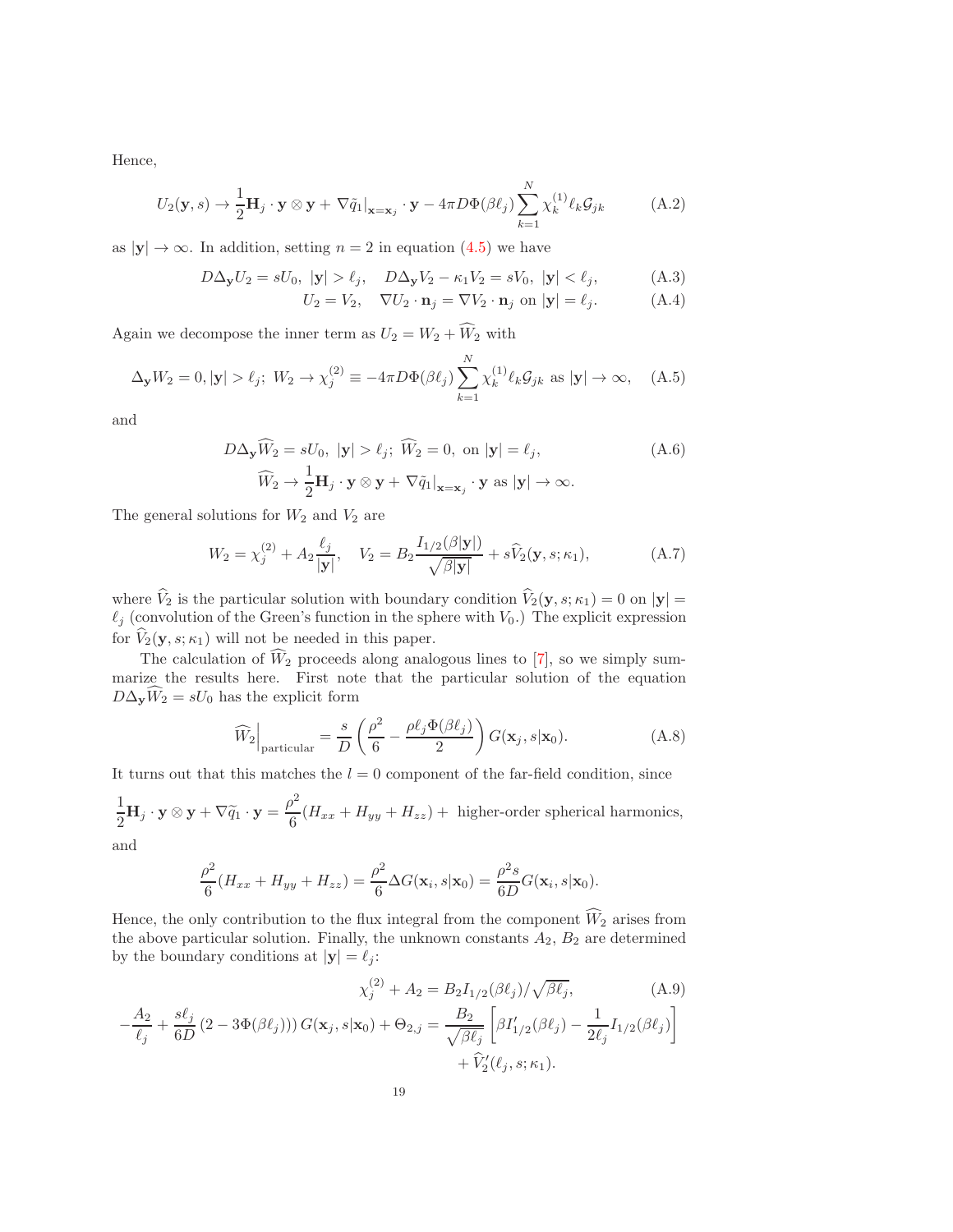We have defined

$$
\Theta_{2,j} = \mathbf{n}_j \cdot \nabla \left( \widehat{W}_2 - \widehat{W}_2 \Big|_{\text{particular}} \right)_{|\mathbf{y}| = \ell_j}, \tag{A.10}
$$

which collects together all terms involving higher-order spherical harmonics.

## REFERENCES

- <span id="page-19-11"></span><span id="page-19-10"></span>[1] Benichou O, Chevalier C, Klafter J, Meyer B, Voituriez R. 2010. Geometry-controlled kinetics. Nat. Chem. 2 472-477.
- [2] Benichou O, Loverdo C, Moreau M. Voituriez R. 2011. Intermittent search strategies. Rev. Mod. Phys. 83 81-129.
- <span id="page-19-20"></span><span id="page-19-1"></span>[3] Bodrova A S, Sokolov IM. 2020. Resetting processes with noninstantaneous return. Phys. Rev. E 101 052130.
- [4] Bressloff PC, Earnshaw BA, Ward MJ. 2008. Diffusion of protein receptors on a cylindrical dendritic membrane with partially absorbing targets. SIAM J. Appl. Math. 68 1223-1246.
- <span id="page-19-21"></span>[5] Bressloff PC. 2020. Search processes with stochastic resetting and multiple targets. Phys. Rev. E 102 022115
- <span id="page-19-16"></span>[6] Bressloff PC. 2021. Asymptotic analysis of extended two-dimensional narrow capture problems. Proc. Roy. Soc. A. 477 20200771.
- <span id="page-19-17"></span>[7] Bressloff PC. 2021. Asymptotic analysis of target fluxes in the three-dimensional narrow capture problem. Multiscale Model. Simul. 19 612-632
- <span id="page-19-18"></span><span id="page-19-4"></span>[8] Chechkin A, Sokolov IM. 2018. Random search with resetting: A unified renewal approach. Phys. Rev. Lett. 121 050601.
- [9] Chevalier C, Benichou O, Meyer B, Voituriez R. 2011. First-passage quantities of Brownian motion in a bounded domain with multiple targets: a unified approach. J. Phys. A 44 025002.
- <span id="page-19-3"></span>[10] Cheviakov AF, Ward MJ. 2011. Optimizing the principal eigenvalue of the laplacian in a sphere with interior traps. Math. Comp. Modeling 53 042118.
- <span id="page-19-2"></span>[11] Coombs D, Straube R, Ward MJ. 2009. Diffusion on a sphere with localized traps: Mean first passage time, eigenvalue asymptotics, and Fekete points. SIAM J. Appl. Math. 70 302-332.
- <span id="page-19-5"></span>[12] Delgado MI, Ward M, Coombs D. 2015. Conditional mean first passage times to small traps in a 3-D domain with a sticky boundary: Applications to T cell searching behavior in lymph nodes. Multiscale Model. Simul. 13 1224-1258.
- <span id="page-19-13"></span><span id="page-19-12"></span>[13] Evans MR, Majumdar SN. 2011. Diffusion with stochastic resetting Phys. Rev. Lett.106 160601.
- <span id="page-19-14"></span>[14] Evans MR, Majumdar SN. 2011. Diffusion with optimal resetting J. Phys. A Math. Theor. 44 435001.
- [15] Evans MR, Majumdar SN. 2014. Diffusion with resetting in arbitrary spatial dimension J. Phys. A: Math. Theor. 47 285001.
- <span id="page-19-19"></span><span id="page-19-15"></span>[16] Evans MR, Majumdar SN. 2019. Effects of refractory period on stochastic resetting J. Phys. A: Math. Theor. 52 01LT01.
- <span id="page-19-23"></span>[17] Evans MR, Majumdar SN, Schehr G. 2020. Stochastic resetting and applications. J. Phys. A: Math. Theor. 53 193001.
- [18] Fedotov S, Méndez V. 2008. Non-Markovian model for transport and reactions of particles in spiny dendrites. Phys. Rev. Lett. 101 218102.
- <span id="page-19-24"></span>[19] Gou J and Ward MJ. 2106. Asymptotic analysis of a 2-D Model of dynamically active compartments coupled by bulk diffusion. J. Nonlinear Science. **26** 979-1029.
- <span id="page-19-9"></span>[20] Grebenkov DS. 2020. Diffusion toward non-overlapping partially reactive spherical traps: Fresh insights onto classic problems. J. Chem. Phys. 152 244108.
- <span id="page-19-0"></span>[21] Hanggi P, Talkner P, Borkovec M. 1990. Reaction-rate theory: fifty years after Kramers. Rev. Mod. Phys. 62 251-341.
- <span id="page-19-6"></span>[22] Kurella V, Tzou JC, Coombs D, Ward MJ. 2015. Asymptotic analysis of first passage time problems inspired by ecology. Bull Math Biol. 77 83-125.
- <span id="page-19-7"></span>[23] Lindsay AE, Kolokolnikov T, Tzou JC. 2015. Narrow escape problem with a mixed trap and the effect of orientation. Phys. Rev. E 91 032111.
- <span id="page-19-22"></span>[24] Lindsay AE, Spoonmore RT, Tzou JC. 2016. Hybrid asymptotic-numerical approach for estimating first-passage-time densities of the two-dimensional narrow capture problem Phys. Rev. E 94 042418.
- <span id="page-19-8"></span>[25] Lindsay AE, Bernoff AJ and Ward MJ. 2017. First passage statistics for the capture of a